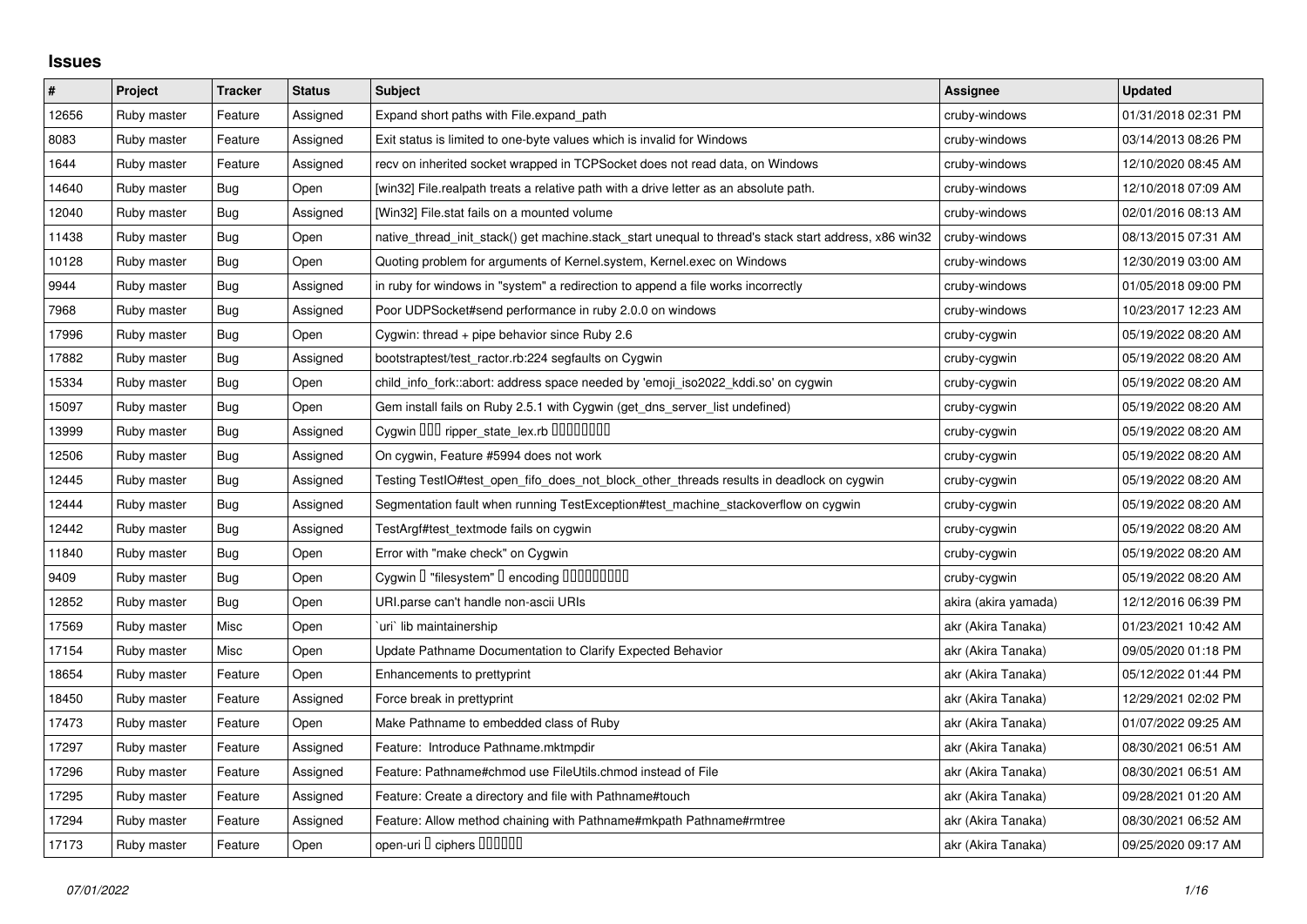| $\vert$ # | Project     | Tracker    | <b>Status</b> | <b>Subject</b>                                                                                              | <b>Assignee</b>                     | <b>Updated</b>      |
|-----------|-------------|------------|---------------|-------------------------------------------------------------------------------------------------------------|-------------------------------------|---------------------|
| 16985     | Ruby master | Feature    | Open          | Improve `pp` for `Hash` and `String`                                                                        | akr (Akira Tanaka)                  | 06/26/2020 09:51 AM |
| 16937     | Ruby master | Feature    | Assigned      | Add DNS over HTTP to Resolv                                                                                 | akr (Akira Tanaka)                  | 12/10/2020 09:15 AM |
| 14922     | Ruby master | Feature    | Assigned      | Resolv getaddresses ignores AAAA records for IPv6                                                           | akr (Akira Tanaka)                  | 11/13/2020 04:01 AM |
| 14066     | Ruby master | Feature    | Assigned      | Add CAA DNS RR on Resolv                                                                                    | akr (Akira Tanaka)                  | 11/10/2017 06:50 AM |
| 13385     | Ruby master | Feature    | Open          | [PATCH] Make Resolv::DNS::Name validation similar to host and dig commands                                  | akr (Akira Tanaka)                  | 06/16/2017 08:04 AM |
| 13047     | Ruby master | Feature    | Assigned      | Use String literal instead of `String#+` for multiline pretty-printing of multiline strings                 | akr (Akira Tanaka)                  | 02/22/2017 07:09 AM |
| 12497     | Ruby master | Feature    | Assigned      | GMP version of divmod may be slower                                                                         | akr (Akira Tanaka)                  | 08/10/2016 03:11 AM |
| 11322     | Ruby master | Feature    | Assigned      | OpenUri: RuntimeError: HTTP redirection loop                                                                | akr (Akira Tanaka)                  | 11/13/2020 03:52 AM |
| 11312     | Ruby master | Feature    | Open          | Add Resolv::DNS::Resource::IN::SPF                                                                          | akr (Akira Tanaka)                  | 07/01/2015 03:26 AM |
| 10637     | Ruby master | Feature    | Assigned      | Puppet orchestration on vagrant fails with Error: Non-HTTP proxy URI                                        | akr (Akira Tanaka)                  | 09/23/2020 10:23 PM |
| 10459     | Ruby master | Feature    | Assigned      | [PATCH] rfc3339 method for Time                                                                             | akr (Akira Tanaka)                  | 05/21/2015 08:14 AM |
| 10129     | Ruby master | Feature    | Assigned      | More descriptive error message for failed net/http requests                                                 | akr (Akira Tanaka)                  | 01/05/2018 09:01 PM |
| 7412      | Ruby master | Feature    | Assigned      | Pathname#relative_path_from does not support mixed directory separators on windows                          | akr (Akira Tanaka)                  | 01/05/2018 09:00 PM |
| 7362      | Ruby master | Feature    | Assigned      | Adding Pathname#start with?                                                                                 | akr (Akira Tanaka)                  | 12/25/2017 06:15 PM |
| 3608      | Ruby master | Feature    | Assigned      | Enhancing Pathname#each_child to be lazy                                                                    | akr (Akira Tanaka)                  | 12/25/2017 06:14 PM |
| 18651     | Ruby master | <b>Bug</b> | Open          | oob access in CP51932 -> CP50220 transcoder                                                                 | akr (Akira Tanaka)                  | 03/23/2022 01:17 PM |
| 13513     | Ruby master | <b>Bug</b> | Assigned      | Resolv::DNS::Message.decode hangs after detecting truncation in UDP messages                                | akr (Akira Tanaka)                  | 03/08/2021 11:35 PM |
| 10580     | Ruby master | <b>Bug</b> | Open          | TestProcess#test_deadlock_by_signal_at_forking fails on ARM                                                 | akr (Akira Tanaka)                  | 12/30/2019 03:00 AM |
| 8445      | Ruby master | <b>Bug</b> | Assigned      | IO.open and IO#set_enconding does not support :fallback option                                              | akr (Akira Tanaka)                  | 06/14/2022 06:02 AM |
| 14917     | Ruby master | Misc       | Assigned      | Add RDoc documents to tar ball                                                                              | aycabta (aycabta.)                  | 07/21/2018 09:29 AM |
| 18459     | Ruby master | Feature    | Assigned      | IRB autocomplete dropdown colour options                                                                    | aycabta (aycabta .)                 | 01/05/2022 02:15 AM |
| 15371     | Ruby master | Feature    | Assigned      | IRB with ARGV                                                                                               | aycabta (aycabta .)                 | 02/14/2020 11:35 AM |
| 13604     | Ruby master | Feature    | Assigned      | Exposing alternative interface of readline                                                                  | aycabta (aycabta.)                  | 01/20/2020 05:34 AM |
| 9507      | Ruby master | <b>Bug</b> | Open          | Ruby 2.1.0 is broken on ARMv5: tried to create Proc object without a block                                  | charliesome (Charlie<br>Somerville) | 01/05/2018 09:00 PM |
| 18639     | Ruby master | Feature    | Open          | Update Unicode data to Unicode Version 15.0.0                                                               | duerst (Martin Dürst)               | 03/22/2022 07:38 PM |
| 18601     | Ruby master | <b>Bug</b> | Open          | Invalid byte sequences in Big5 encodings                                                                    | duerst (Martin Dürst)               | 02/23/2022 07:59 AM |
| 18337     | Ruby master | <b>Bug</b> | Assigned      | Ruby allows zero-width characters in identifiers                                                            | duerst (Martin Dürst)               | 11/24/2021 09:13 AM |
| 17400     | Ruby master | <b>Bug</b> | Open          | Incorrect character downcase for Greek Sigma                                                                | duerst (Martin Dürst)               | 12/17/2020 06:56 AM |
| 16842     | Ruby master | Bug        | Assigned      | inspect` prints the UTF-8 character U+0085 (NEXT LINE) verbatim even though it is not printable             | duerst (Martin Dürst)               | 02/26/2021 05:43 AM |
| 13671     | Ruby master | <b>Bug</b> | Assigned      | Regexp with lookbehind and case-insensitivity raises RegexpError only on strings with certain<br>characters | duerst (Martin Dürst)               | 11/30/2021 04:42 AM |
| 7742      | Ruby master | Bug        | Open          | System encoding (Windows-1258) is not recognized by Ruby to convert back to UTF-8                           | duerst (Martin Dürst)               | 12/25/2017 06:15 PM |
| 6351      | Ruby master | Bug        | Assigned      | transcode table generator does not support multi characters of Unicode                                      | duerst (Martin Dürst)               | 12/25/2017 06:15 PM |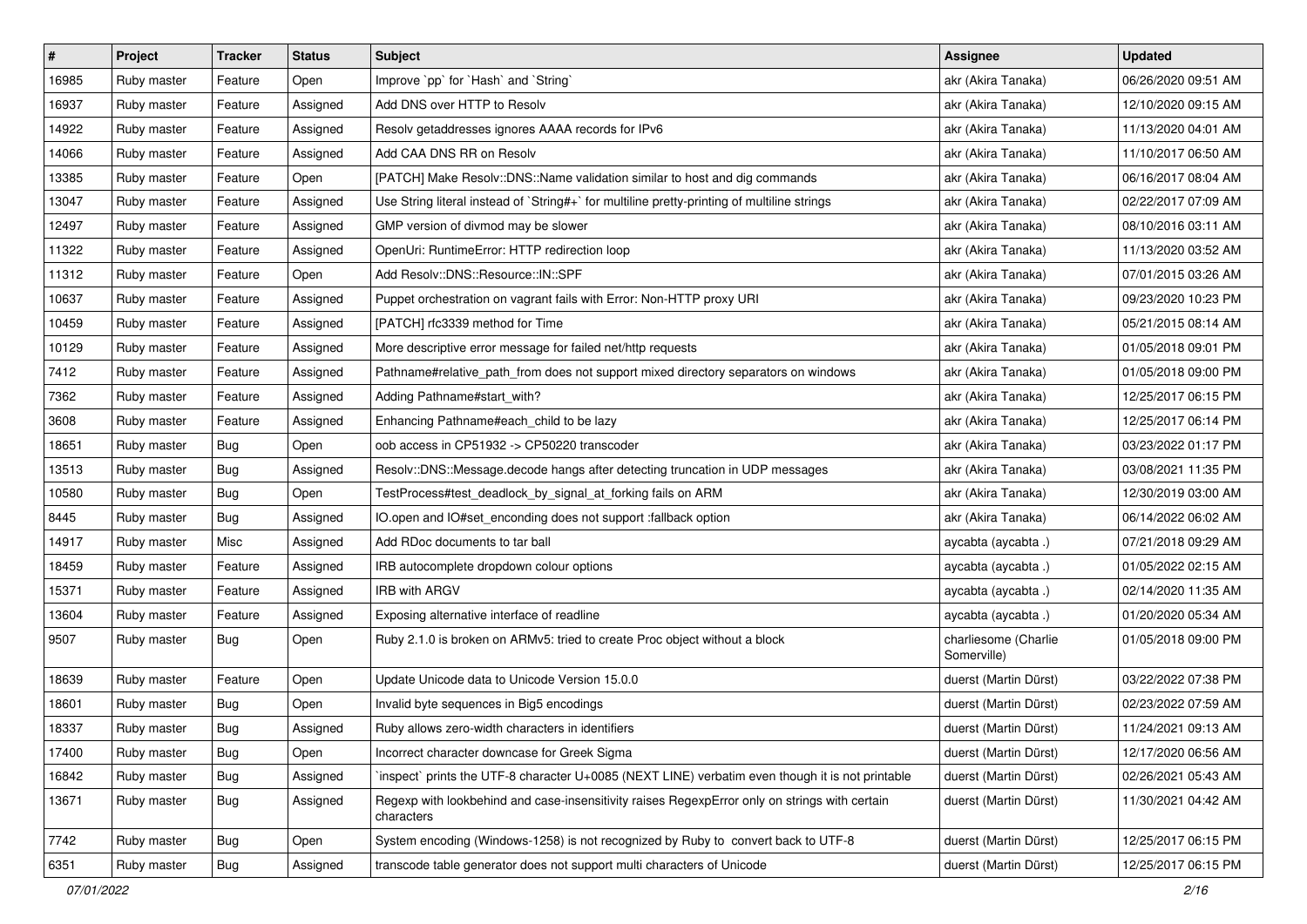| $\pmb{\#}$ | Project     | <b>Tracker</b> | <b>Status</b> | <b>Subject</b>                                                                                                                                                      | Assignee                          | <b>Updated</b>      |
|------------|-------------|----------------|---------------|---------------------------------------------------------------------------------------------------------------------------------------------------------------------|-----------------------------------|---------------------|
| 17525      | Ruby master | Feature        | Open          | Implement Happy Eyeballs Version 2 (RFC8305) in Socket.tcp                                                                                                          | Glass_saga (Masaki<br>Matsushita) | 06/16/2022 01:08 AM |
| 16476      | Ruby master | Feature        | Open          | Socket.getaddrinfo cannot be interrupted by Timeout.timeout                                                                                                         | Glass_saga (Masaki<br>Matsushita) | 06/16/2022 01:08 AM |
| 15628      | Ruby master | Feature        | Assigned      | init inetsock internal should fallback to IPv4 if IPv6 is unreachable                                                                                               | Glass_saga (Masaki<br>Matsushita) | 09/25/2020 05:42 AM |
| 13696      | Ruby master | Feature        | Open          | Add exchange and noreplace options to File.rename                                                                                                                   | Glass_saga (Masaki<br>Matsushita) | 12/01/2017 04:34 PM |
| 7148       | Ruby master | Feature        | Assigned      | Improved Tempfile w/o DelegateClass                                                                                                                                 | Glass_saga (Masaki<br>Matsushita) | 03/27/2019 09:51 AM |
| 2631       | Ruby master | Feature        | Assigned      | Allow IO#reopen to take a block                                                                                                                                     | Glass_saga (Masaki<br>Matsushita) | 05/24/2018 01:22 PM |
| 15408      | Ruby master | Feature        | Open          | Deprecate object_id and _id2ref                                                                                                                                     | headius (Charles Nutter)          | 03/19/2019 04:02 PM |
| 18068      | Ruby master | Misc           | Open          | Silence LoadError only if it is for rubygems itself                                                                                                                 | hsbt (Hiroshi SHIBATA)            | 08/08/2021 02:21 PM |
| 15487      | Ruby master | Misc           | Assigned      | Clarify default gems maintanance policy                                                                                                                             | hsbt (Hiroshi SHIBATA)            | 12/30/2018 08:42 PM |
| 18571      | Ruby master | Feature        | Assigned      | Removed the bundled sources from release package after Ruby 3.2                                                                                                     | hsbt (Hiroshi SHIBATA)            | 03/28/2022 06:23 AM |
| 16963      | Ruby master | Feature        | Assigned      | Remove English.rb from Ruby 2.8/3.0                                                                                                                                 | hsbt (Hiroshi SHIBATA)            | 06/19/2020 09:48 AM |
| 16012      | Ruby master | Feature        | Assigned      | Add a (small) test-install suite?                                                                                                                                   | hsbt (Hiroshi SHIBATA)            | 07/30/2019 08:13 AM |
| 14737      | Ruby master | Feature        | Assigned      | Split default gems into separate directory structure                                                                                                                | hsbt (Hiroshi SHIBATA)            | 09/02/2020 06:00 PM |
| 13534      | Ruby master | Feature        | Assigned      | Checking installation results of default gems                                                                                                                       | hsbt (Hiroshi SHIBATA)            | 07/26/2018 02:16 AM |
| 13508      | Ruby master | Feature        | Assigned      | How remove/refactor code related mathn library.                                                                                                                     | hsbt (Hiroshi SHIBATA)            | 12/25/2017 06:15 PM |
| 12639      | Ruby master | Feature        | Assigned      | Speed up require in RubyGems by 5x                                                                                                                                  | hsbt (Hiroshi SHIBATA)            | 07/26/2018 02:12 AM |
| 6590       | Ruby master | Feature        | Assigned      | Dealing with bigdecimal, etc gems in JRuby                                                                                                                          | hsbt (Hiroshi SHIBATA)            | 05/15/2019 08:33 PM |
| 5617       | Ruby master | Feature        | Assigned      | Allow install RubyGems into dediceted directory                                                                                                                     | hsbt (Hiroshi SHIBATA)            | 05/16/2018 09:15 AM |
| 18790      | Ruby master | <b>Bug</b>     | Assigned      | cannot load such file -- digest (LoadError)                                                                                                                         | hsbt (Hiroshi SHIBATA)            | 06/06/2022 12:41 AM |
| 18666      | Ruby master | Bug            | Open          | No rule to make target 'yaml/yaml.h', needed by 'api.o'                                                                                                             | hsbt (Hiroshi SHIBATA)            | 03/29/2022 11:17 AM |
| 18614      | Ruby master | <b>Bug</b>     | Open          | Error (busy loop) in<br>TestGemCommandsSetupCommand#test_destdir_flag_does_not_try_to_write_to_the_default_gem<br>home                                              | hsbt (Hiroshi SHIBATA)            | 03/17/2022 01:03 AM |
| 18567      | Ruby master | <b>Bug</b>     | Open          | Depending on default gems in stdlib gems when not needed considered harmful                                                                                         | hsbt (Hiroshi SHIBATA)            | 04/21/2022 04:45 PM |
| 18381      | Ruby master | <b>Bug</b>     | Assigned      | Default vs Bundled gems                                                                                                                                             | hsbt (Hiroshi SHIBATA)            | 12/15/2021 11:09 AM |
| 18355      | Ruby master | Bug            | Assigned      | require("pathname") within rack application chnages behaviors of Pathname methods, such as<br>absolute?(), when there are two versions of 'pathname' gem installed. | hsbt (Hiroshi SHIBATA)            | 11/30/2021 08:01 AM |
| 18169      | Ruby master | <b>Bug</b>     | Assigned      | Local copies of gemified libraries are being released out of sync with their gems                                                                                   | hsbt (Hiroshi SHIBATA)            | 02/25/2022 05:40 PM |
| 16951      | Ruby master | <b>Bug</b>     | Assigned      | Consistently referer dependencies                                                                                                                                   | hsbt (Hiroshi SHIBATA)            | 06/17/2021 06:15 AM |
| 15550      | Ruby master | <b>Bug</b>     | Assigned      | Windows - gem bin files - can't run from bash shell                                                                                                                 | hsbt (Hiroshi SHIBATA)            | 03/20/2019 01:05 AM |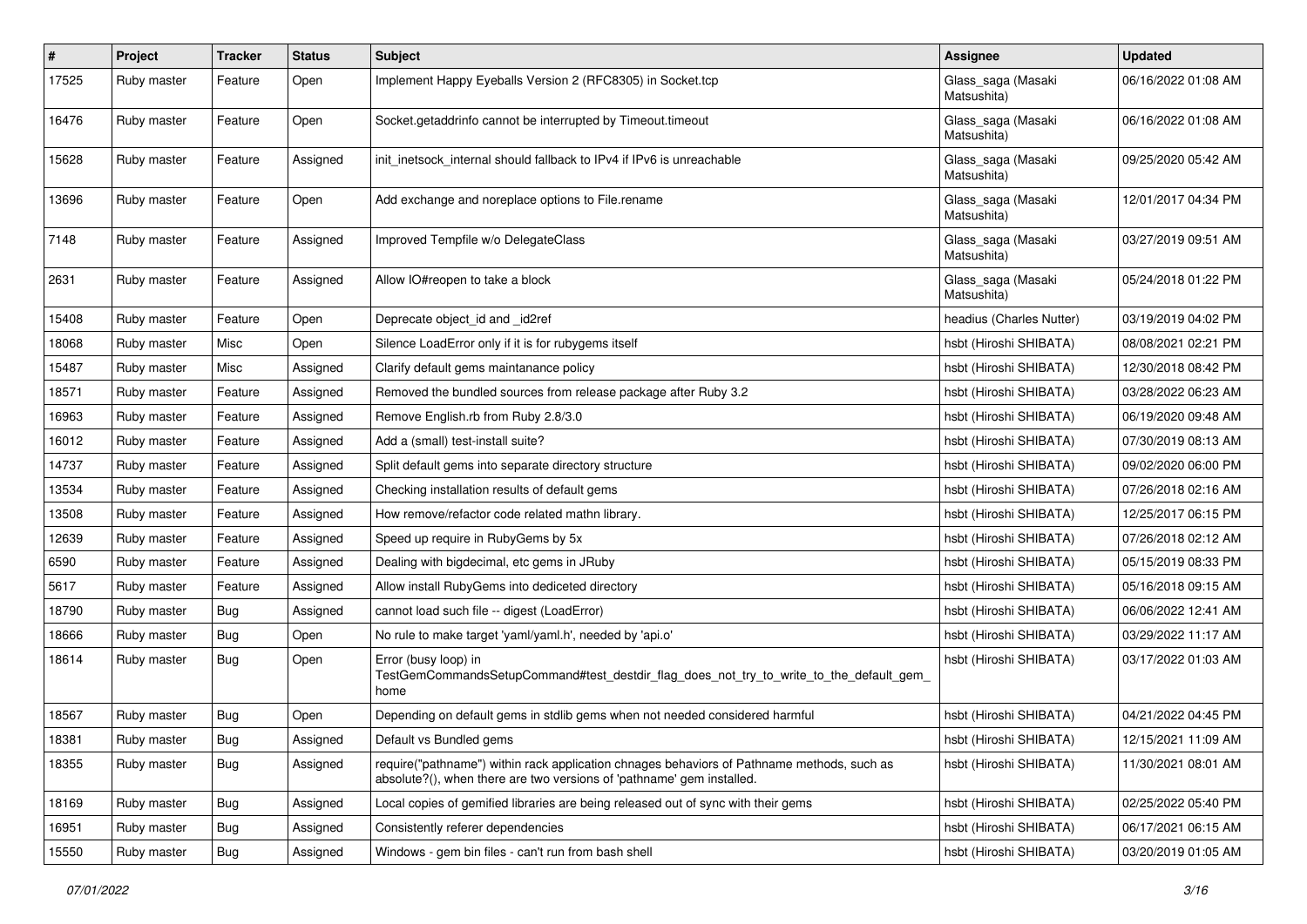| $\pmb{\#}$ | Project     | <b>Tracker</b> | <b>Status</b> | <b>Subject</b>                                                                     | Assignee                    | <b>Updated</b>      |
|------------|-------------|----------------|---------------|------------------------------------------------------------------------------------|-----------------------------|---------------------|
| 14679      | Ruby master | <b>Bug</b>     | Assigned      | StdLib gems should properly specify their dependencies                             | hsbt (Hiroshi SHIBATA)      | 04/11/2018 01:14 PM |
| 10919      | Ruby master | Bug            | Assigned      | [gem install] installs multipe platforms                                           | hsbt (Hiroshi SHIBATA)      | 07/30/2019 07:44 AM |
| 9366       | Ruby master | <b>Bug</b>     | Assigned      | "make -j32 check TESTS=-j32" occasionally fails on rubygems/specification          | hsbt (Hiroshi SHIBATA)      | 07/26/2018 02:13 AM |
| 18227      | Ruby master | Feature        | Open          | Static class initialization.                                                       | ioquatix (Samuel Williams)  | 09/29/2021 09:21 PM |
| 13383      | Ruby master | Feature        | Open          | [PATCH] Module#source_location                                                     | ioquatix (Samuel Williams)  | 01/09/2020 05:16 AM |
| 18818      | Ruby master | <b>Bug</b>     | Open          | SEGV (Fiber scheduler?)                                                            | ioquatix (Samuel Williams)  | 06/06/2022 06:31 PM |
| 18810      | Ruby master | Bug            | Open          | Make `Kernel#p` interruptable.                                                     | ioquatix (Samuel Williams)  | 05/30/2022 12:44 AM |
| 18036      | Ruby master | <b>Bug</b>     | Open          | Pthread fibers become invalid on fork - different from normal fibers.              | ioquatix (Samuel Williams)  | 08/19/2021 07:05 AM |
| 17664      | Ruby master | <b>Bug</b>     | Assigned      | Behavior of sockets changed in Ruby 3.0 to non-blocking                            | ioquatix (Samuel Williams)  | 07/12/2021 10:28 AM |
| 595        | Ruby master | <b>Bug</b>     | Assigned      | Fiber ignores ensure clause                                                        | ioquatix (Samuel Williams)  | 12/29/2019 10:37 AM |
| 17720      | Ruby master | Misc           | Assigned      | Cirrus CI to check non-x86_64 architecture cases by own machines                   | jaruga (Jun Aruga)          | 09/26/2021 10:24 AM |
| 18002      | Ruby master | <b>Bug</b>     | Open          | s390x: Tests failing without LC_ALL env                                            | jaruga (Jun Aruga)          | 07/12/2021 04:30 PM |
| 16492      | Ruby master | <b>Bug</b>     | Open          | TestBugReporter#test_bug_reporter_add test failures                                | jaruga (Jun Aruga)          | 08/24/2021 01:12 PM |
| 16188      | Ruby master | Misc           | Open          | What are the performance implications of the new keyword arguments in 2.7 and 3.0? | jeremyevans0 (Jeremy Evans) | 11/27/2019 04:45 PM |
| 18808      | Ruby master | <b>Bug</b>     | Assigned      | Cannot compile ruby 3.1.2 on powerpc64le-linux without disabling the jit features  | k0kubun (Takashi Kokubun)   | 06/20/2022 10:40 AM |
| 18277      | Ruby master | Bug            | Open          | buffer error (Zlib::BufError) in Zlib::Deflate#deflate when using MJIT             | k0kubun (Takashi Kokubun)   | 01/05/2022 03:04 PM |
| 18142      | Ruby master | <b>Bug</b>     | Assigned      | Segmentation fault with Ruby 3.0.2                                                 | k0kubun (Takashi Kokubun)   | 09/02/2021 07:43 AM |
| 18058      | Ruby master | <b>Bug</b>     | Open          | 3.1.0-dev with MJIT enabled Zlib::BufError during `gem install`                    | k0kubun (Takashi Kokubun)   | 08/02/2021 08:31 PM |
| 17995      | Ruby master | <b>Bug</b>     | Open          | Slow down when mjit and Ractor are being used at same time                         | k0kubun (Takashi Kokubun)   | 06/11/2022 04:02 AM |
| 16694      | Ruby master | <b>Bug</b>     | Assigned      | JIT vs hardened GCC with PCH                                                       | k0kubun (Takashi Kokubun)   | 02/02/2021 07:38 AM |
| 16185      | Ruby master | Bug            | Open          | basictest failure on AIX 6.1 for 64bit build                                       | kanemoto (Yutaka Kanemoto)  | 10/15/2019 12:05 AM |
| 18761      | Ruby master | Misc           | Open          | provide an example wasm project                                                    | katei (Yuta Saito)          | 05/23/2022 11:01 AM |
| 17210      | Ruby master | Feature        | Open          | More readable and useful `Set#inspect`                                             | knu (Akinori MUSHA)         | 05/19/2021 10:12 PM |
| 16989      | Ruby master | Feature        | Open          | Sets: need $\Psi$                                                                  | knu (Akinori MUSHA)         | 02/18/2022 02:57 AM |
| 15281      | Ruby master | Feature        | Assigned      | Speed up Set#intersect with size check.                                            | knu (Akinori MUSHA)         | 08/11/2020 02:43 AM |
| 15240      | Ruby master | Feature        | Open          | Set operations check for is_a?(Set), rather than allowing duck typing              | knu (Akinori MUSHA)         | 08/27/2019 08:12 PM |
| 13610      | Ruby master | Feature        | Assigned      | IPAddr doesn't provide helpful methods to get the subnet or IP address             | knu (Akinori MUSHA)         | 10/20/2017 01:13 AM |
| 11710      | Ruby master | Feature        | Open          | [PATCH] Replace Set#merge with Set#merge! and make Set#merge non-mutating.         | knu (Akinori MUSHA)         | 11/18/2015 07:28 PM |
| 11527      | Ruby master | Feature        | Assigned      | IPAddr#mask addr isn't a method                                                    | knu (Akinori MUSHA)         | 11/07/2018 04:12 PM |
| 8047       | Ruby master | Feature        | Assigned      | IPAddr makes host address with netmask                                             | knu (Akinori MUSHA)         | 01/05/2018 09:00 PM |
| 3953       | Ruby master | Feature        | Assigned      | TCPSocket / UDPSocket do not accept IPAddr objects.                                | knu (Akinori MUSHA)         | 12/25/2017 06:14 PM |
| 11531      | Ruby master | <b>Bug</b>     | Assigned      | IPAddr#== implements wrong logic                                                   | knu (Akinori MUSHA)         | 12/29/2019 12:50 PM |
| 17502      | Ruby master | Misc           | Open          | C vs Ruby                                                                          | ko1 (Koichi Sasada)         | 12/02/2021 07:53 PM |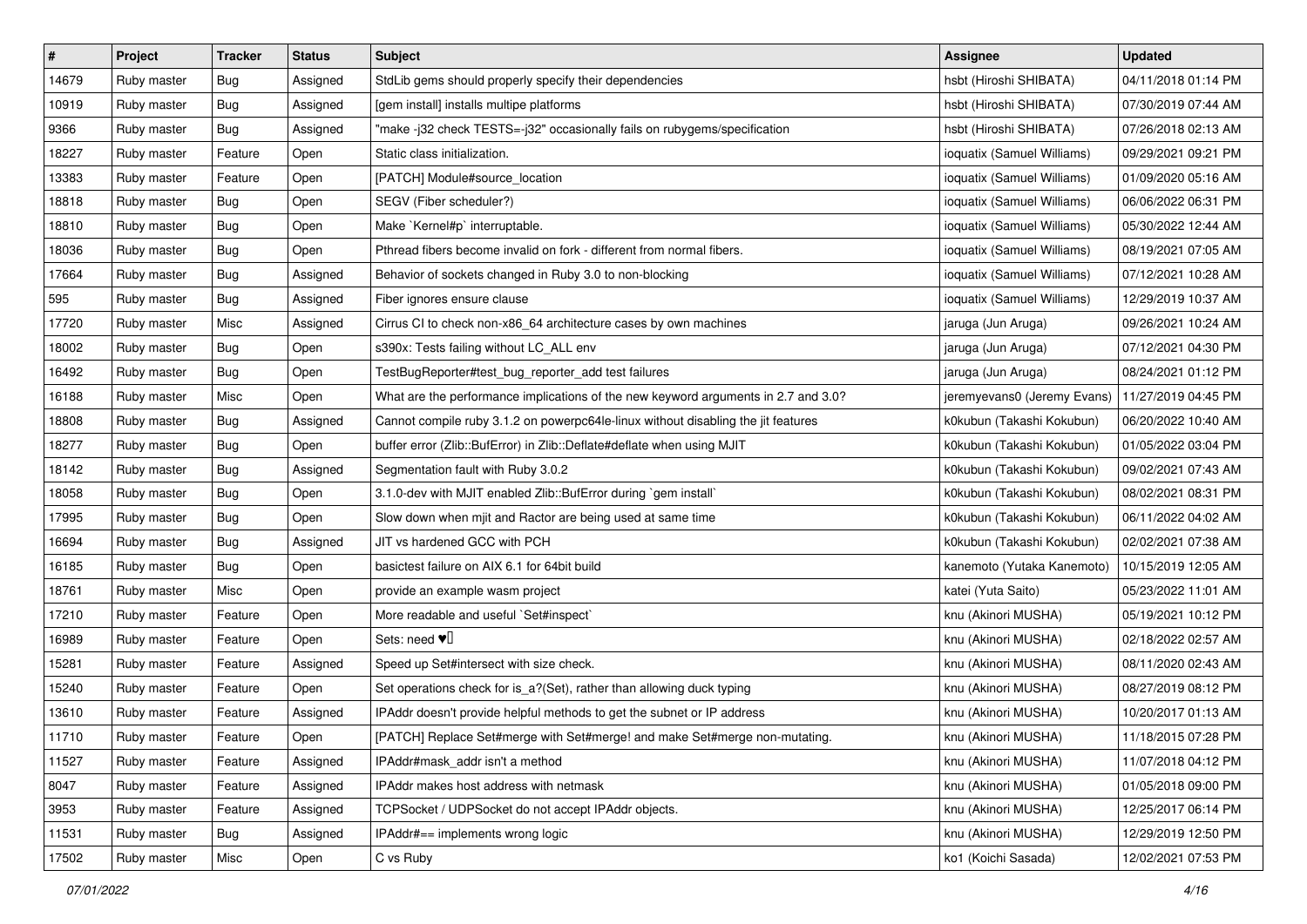| $\vert$ # | Project     | <b>Tracker</b> | <b>Status</b> | <b>Subject</b>                                                                  | Assignee            | <b>Updated</b>      |
|-----------|-------------|----------------|---------------|---------------------------------------------------------------------------------|---------------------|---------------------|
| 16124     | Ruby master | Misc           | Assigned      | Let the transient heap belong to objspace                                       | ko1 (Koichi Sasada) | 11/18/2019 08:48 AM |
| 15802     | Ruby master | Misc           | Open          | Reduce the minimum string buffer size from 127 to 63 bytes                      | ko1 (Koichi Sasada) | 07/30/2019 04:04 AM |
| 18275     | Ruby master | Feature        | Open          | Add an option to define_method to not capture the surrounding environment       | ko1 (Koichi Sasada) | 12/03/2021 02:34 PM |
| 17884     | Ruby master | Feature        | Open          | locindex for profiling tools                                                    | ko1 (Koichi Sasada) | 05/24/2021 04:17 PM |
| 17593     | Ruby master | Feature        | Assigned      | load_iseq_eval should override the ISeq path                                    | ko1 (Koichi Sasada) | 02/16/2021 08:27 AM |
| 17414     | Ruby master | Feature        | Open          | Ractor should allow access to shareable attributes for Modules/Classes          | ko1 (Koichi Sasada) | 12/21/2020 03:56 PM |
| 17404     | Ruby master | Feature        | Open          | Ractor `move:` API to allow shareability check                                  | ko1 (Koichi Sasada) | 12/18/2020 09:17 PM |
| 17393     | Ruby master | Feature        | Open          | Ractor::Moved#inspect`                                                          | ko1 (Koichi Sasada) | 12/21/2020 05:47 PM |
| 17363     | Ruby master | Feature        | Assigned      | Timeouts                                                                        | ko1 (Koichi Sasada) | 05/14/2022 09:06 AM |
| 16027     | Ruby master | Feature        | Assigned      | Update Ruby's dtrace / USDT API to match what is exposed via the TracePoint API | ko1 (Koichi Sasada) | 08/03/2019 02:41 AM |
| 15939     | Ruby master | Feature        | Assigned      | Dump symbols reference to their fstr in ObjectSpace.dump()                      | ko1 (Koichi Sasada) | 08/08/2019 09:38 PM |
| 15878     | Ruby master | Feature        | Assigned      | Make exit faster by not running GC                                              | ko1 (Koichi Sasada) | 07/29/2019 07:48 AM |
| 15854     | Ruby master | Feature        | Open          | Tracing instance variable assignment                                            | ko1 (Koichi Sasada) | 07/29/2019 07:13 AM |
| 15778     | Ruby master | Feature        | Open          | Expose an API to pry-open the stack frames in Ruby                              | ko1 (Koichi Sasada) | 08/29/2019 06:24 AM |
| 14859     | Ruby master | Feature        | Open          | [PATCH] implement Timeout in VM                                                 | ko1 (Koichi Sasada) | 07/22/2018 07:42 AM |
| 14813     | Ruby master | Feature        | Open          | [PATCH] gc.c: make gc_enter+gc_exit pairs dtrace probes, too                    | ko1 (Koichi Sasada) | 12/17/2018 07:42 AM |
| 14492     | Ruby master | Feature        | Open          | iseq loading + caching should be in core                                        | ko1 (Koichi Sasada) | 12/10/2020 08:53 AM |
| 14394     | Ruby master | Feature        | Open          | Class.descendants                                                               | ko1 (Koichi Sasada) | 01/20/2022 10:46 PM |
| 13821     | Ruby master | Feature        | Assigned      | Allow fibers to be resumed across threads                                       | ko1 (Koichi Sasada) | 02/15/2019 10:09 AM |
| 13512     | Ruby master | Feature        | Open          | <b>System Threads</b>                                                           | ko1 (Koichi Sasada) | 07/14/2017 07:08 AM |
| 13388     | Ruby master | Feature        | Assigned      | gc.c: Add GC.get_parameters and .set_parameters                                 | ko1 (Koichi Sasada) | 03/30/2017 10:52 AM |
| 13252     | Ruby master | Feature        | Assigned      | C API for creating strings without copying                                      | ko1 (Koichi Sasada) | 04/17/2017 07:22 AM |
| 12020     | Ruby master | Feature        | Assigned      | Documenting Ruby memory model                                                   | ko1 (Koichi Sasada) | 12/23/2021 11:40 PM |
| 10932     | Ruby master | Feature        | Open          | Enabling allocation tracing as early as possible                                | ko1 (Koichi Sasada) | 06/13/2015 07:54 AM |
| 10423     | Ruby master | Feature        | Open          | [PATCH] opt_str_lit*: avoid literal string allocations                          | ko1 (Koichi Sasada) | 01/05/2018 09:01 PM |
| 10238     | Ruby master | Feature        | Open          | todo: remove dependency on malloc_usable_size                                   | ko1 (Koichi Sasada) | 12/10/2020 09:20 AM |
| 9755      | Ruby master | Feature        | Assigned      | Thread::Backtrace::Location#defined class                                       | ko1 (Koichi Sasada) | 04/18/2014 09:22 AM |
| 8960      | Ruby master | Feature        | Assigned      | Add Exception#backtrace_locations                                               | ko1 (Koichi Sasada) | 11/25/2016 02:15 PM |
| 8576      | Ruby master | Feature        | Assigned      | Add optimized method type for constant value methods                            | ko1 (Koichi Sasada) | 12/25/2017 06:15 PM |
| 8263      | Ruby master | Feature        | Assigned      | Support discovering yield state of individual Fibers                            | ko1 (Koichi Sasada) | 12/23/2021 11:40 PM |
| 6695      | Ruby master | Feature        | Assigned      | Configuration for Thread/Fiber creation                                         | ko1 (Koichi Sasada) | 12/25/2017 06:15 PM |
| 6694      | Ruby master | Feature        | Assigned      | Thread.new without block.                                                       | ko1 (Koichi Sasada) | 12/25/2017 06:15 PM |
| 3731      | Ruby master | Feature        | Assigned      | Easier Embedding API for Ruby                                                   | ko1 (Koichi Sasada) | 12/25/2017 06:14 PM |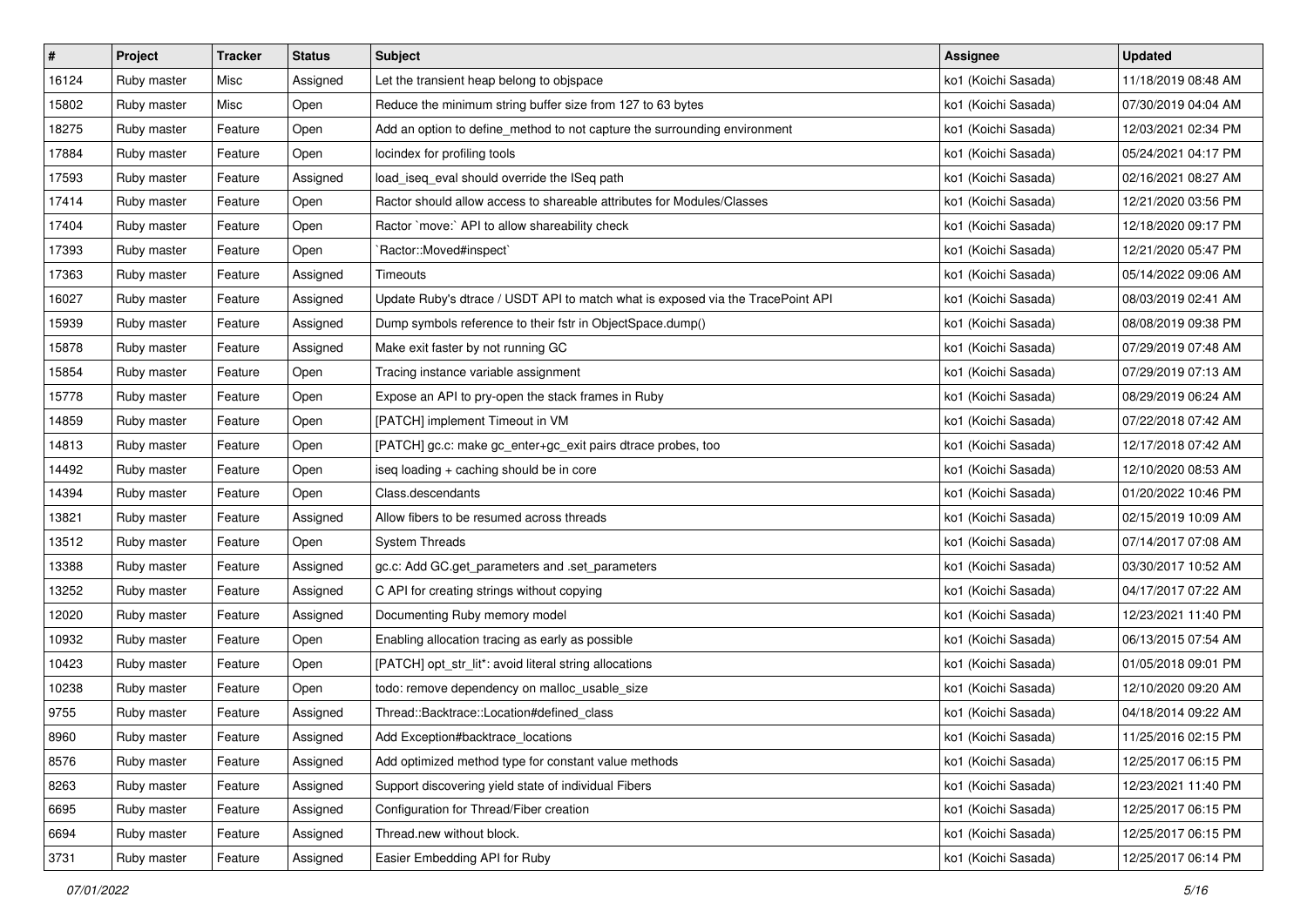| $\vert$ # | Project     | <b>Tracker</b> | <b>Status</b> | Subject                                                                                                                           | Assignee            | <b>Updated</b>      |
|-----------|-------------|----------------|---------------|-----------------------------------------------------------------------------------------------------------------------------------|---------------------|---------------------|
| 2294      | Ruby master | Feature        | Assigned      | [PATCH] ruby_bind_stack() to embed Ruby in coroutine                                                                              | ko1 (Koichi Sasada) | 01/05/2018 09:00 PM |
| 18886     | Ruby master | <b>Bug</b>     | Open          | Struct aref and aset don't trigger any tracepoints.                                                                               | ko1 (Koichi Sasada) | 06/29/2022 06:05 AM |
| 18572     | Ruby master | Bug            | Assigned      | Performance regression when invoking refined methods                                                                              | ko1 (Koichi Sasada) | 02/10/2022 12:48 AM |
| 18553     | Ruby master | Bug            | Open          | Memory leak on compiling method call with kwargs                                                                                  | ko1 (Koichi Sasada) | 03/23/2022 09:34 PM |
| 18464     | Ruby master | Bug            | Assigned      | RUBY_INTERNAL_EVENT_NEWOBJ tracepoint causes an interpreter crash when combined with<br>Ractors                                   | ko1 (Koichi Sasada) | 06/08/2022 08:25 AM |
| 18258     | Ruby master | <b>Bug</b>     | Open          | Ractor shareable? can be slow and mutates internal object flags.                                                                  | ko1 (Koichi Sasada) | 10/21/2021 08:58 AM |
| 18119     | Ruby master | <b>Bug</b>     | Open          | Ractor crashes when instantiating classes                                                                                         | ko1 (Koichi Sasada) | 09/14/2021 01:42 AM |
| 18024     | Ruby master | Bug            | Assigned      | Ractor crashes when connections are closed in multiple Ractors                                                                    | ko1 (Koichi Sasada) | 12/14/2021 04:41 PM |
| 17998     | Ruby master | <b>Bug</b>     | Assigned      | ractor: process hanging (with ractors initialized, but not being used)                                                            | ko1 (Koichi Sasada) | 12/02/2021 08:17 PM |
| 17826     | Ruby master | Bug            | Assigned      | Ractor#take hangs if used in multiple Threads                                                                                     | ko1 (Koichi Sasada) | 12/15/2021 01:30 PM |
| 17679     | Ruby master | Bug            | Assigned      | Ractor incoming channel can consume unlimited resources                                                                           | ko1 (Koichi Sasada) | 06/30/2022 10:49 AM |
| 17678     | Ruby master | Bug            | Assigned      | Ractors do not restart after fork                                                                                                 | ko1 (Koichi Sasada) | 03/09/2021 12:42 AM |
| 17677     | Ruby master | Bug            | Assigned      | Ractor crashes fork when blocking                                                                                                 | ko1 (Koichi Sasada) | 03/09/2021 12:42 AM |
| 17676     | Ruby master | <b>Bug</b>     | Assigned      | Accessing ENV from Ractor raises IsolationError                                                                                   | ko1 (Koichi Sasada) | 03/09/2021 02:37 AM |
| 17667     | Ruby master | <b>Bug</b>     | Open          | Module#name needs synchronization                                                                                                 | ko1 (Koichi Sasada) | 03/02/2021 07:31 AM |
| 17624     | Ruby master | Bug            | Open          | Ractor.receive is not thread-safe                                                                                                 | ko1 (Koichi Sasada) | 09/14/2021 01:40 AM |
| 17617     | Ruby master | <b>Bug</b>     | Open          | When a Ractor's incoming port is closed, Ractor.receive_if does not raise Ractor::ClosedError, but<br>instead blocks indefinitely | ko1 (Koichi Sasada) | 09/14/2021 01:40 AM |
| 17543     | Ruby master | Bug            | Open          | Ractor isolation broken by `self` in shareable proc                                                                               | ko1 (Koichi Sasada) | 01/29/2021 03:06 PM |
| 17531     | Ruby master | <b>Bug</b>     | Open          | did_you_mean' not Ractor friendly                                                                                                 | ko1 (Koichi Sasada) | 01/29/2021 08:48 AM |
| 17516     | Ruby master | Bug            | Assigned      | forking in a ractor causes Ruby to crash                                                                                          | ko1 (Koichi Sasada) | 11/30/2021 05:26 AM |
| 17513     | Ruby master | <b>Bug</b>     | Open          | Methods of shareable objects and UnboundMethods should be shareable                                                               | ko1 (Koichi Sasada) | 01/06/2021 08:53 PM |
| 17420     | Ruby master | Bug            | Open          | Unsafe mutation of \$" when doing non-RubyGems require in Ractor                                                                  | ko1 (Koichi Sasada) | 01/07/2021 01:23 PM |
| 17359     | Ruby master | Bug            | Open          | Ractor copy mode is not Ractor-safe                                                                                               | ko1 (Koichi Sasada) | 12/02/2020 05:42 PM |
| 17196     | Ruby master | <b>Bug</b>     | Assigned      | Segmentation Fault with Socket#close in Ractors                                                                                   | ko1 (Koichi Sasada) | 03/20/2022 01:52 PM |
| 16819     | Ruby master | Bug            | Assigned      | Line reporting off by one when reporting line of a hash?                                                                          | ko1 (Koichi Sasada) | 06/16/2020 05:57 PM |
| 16776     | Ruby master | Bug            | Assigned      | Regression in coverage library                                                                                                    | ko1 (Koichi Sasada) | 11/24/2021 07:26 AM |
| 15499     | Ruby master | <b>Bug</b>     | Assigned      | Breaking behavior on ruby 2.6: rb_thread_call_without_gvl doesn't invoke unblock_function when<br>used on the main thread         | ko1 (Koichi Sasada) | 01/05/2021 02:24 AM |
| 15315     | Ruby master | <b>Bug</b>     | Open          | ec_switch can still lose interrupts                                                                                               | ko1 (Koichi Sasada) | 11/20/2018 09:32 AM |
| 15263     | Ruby master | <b>Bug</b>     | Open          | [PATCH] vm_trace.c (postponed_job_register): only hit main thread                                                                 | ko1 (Koichi Sasada) | 10/27/2018 11:35 PM |
| 14727     | Ruby master | <b>Bug</b>     | Assigned      | TestQueue#test queue with trap always timeout on Windows10                                                                        | ko1 (Koichi Sasada) | 05/01/2018 02:59 AM |
| 14607     | Ruby master | <b>Bug</b>     | Assigned      | Fix use of the rb_profile_frames start parameter                                                                                  | ko1 (Koichi Sasada) | 06/09/2022 06:12 AM |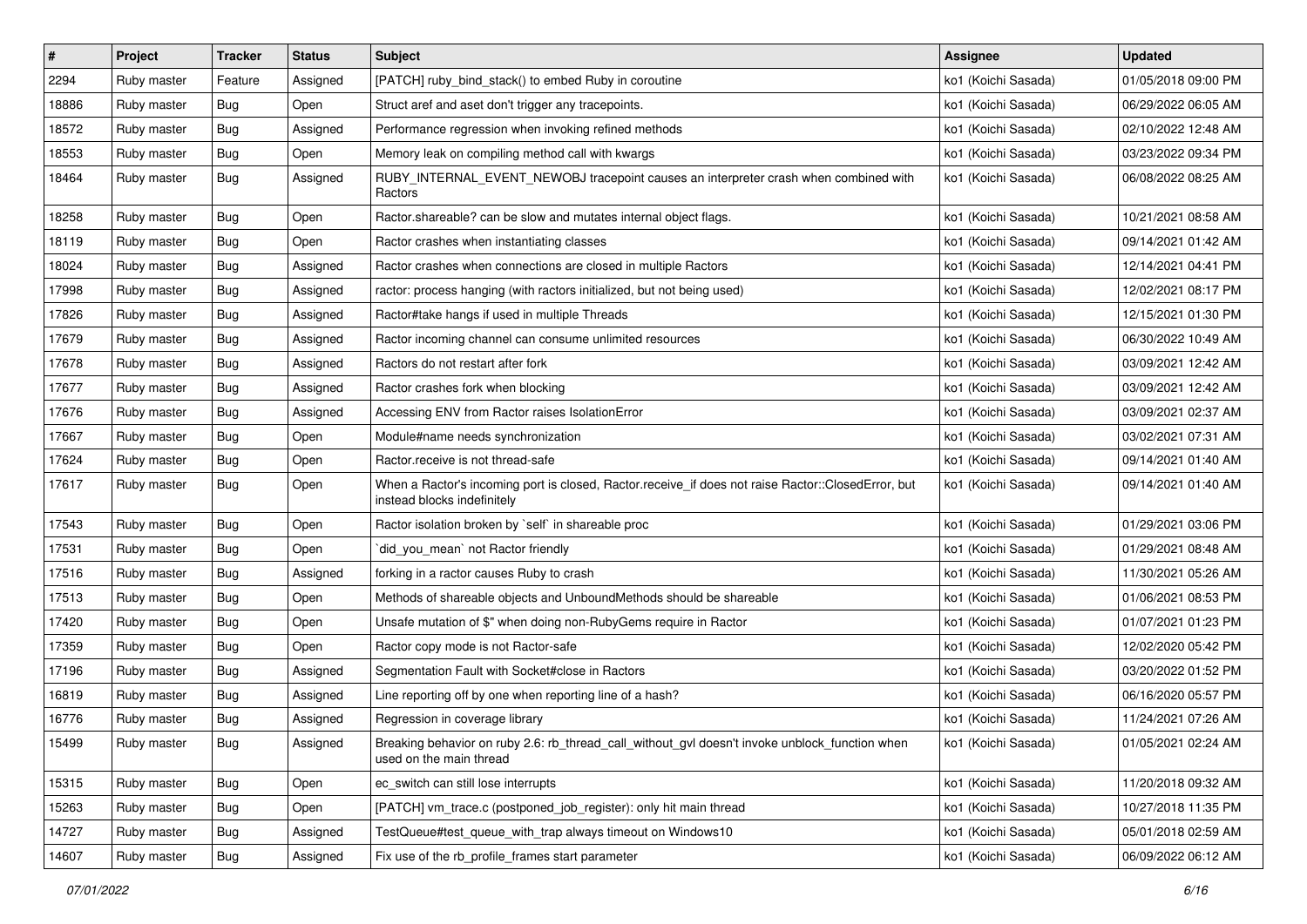| $\vert$ # | Project     | <b>Tracker</b> | <b>Status</b> | <b>Subject</b>                                                                                | Assignee                            | <b>Updated</b>      |
|-----------|-------------|----------------|---------------|-----------------------------------------------------------------------------------------------|-------------------------------------|---------------------|
| 14090     | Ruby master | <b>Bug</b>     | Assigned      | TestGc#test_interrupt_in_finalizer` fails very rarely                                         | ko1 (Koichi Sasada)                 | 12/02/2021 07:24 PM |
| 11808     | Ruby master | Bug            | Open          | Different behavior between Enumerable#grep and Array#grep                                     | ko1 (Koichi Sasada)                 | 10/26/2020 04:36 AM |
| 11174     | Ruby master | Bug            | Open          | threads memory leak                                                                           | ko1 (Koichi Sasada)                 | 06/17/2019 03:17 PM |
| 10009     | Ruby master | <b>Bug</b>     | Open          | IO operation is 10x slower in multi-thread environment                                        | ko1 (Koichi Sasada)                 | 05/21/2015 07:19 AM |
| 8444      | Ruby master | <b>Bug</b>     | Open          | Regexp vars \$~ and friends are not thread local                                              | ko1 (Koichi Sasada)                 | 07/30/2019 07:38 AM |
| 7976      | Ruby master | <b>Bug</b>     | Assigned      | TracePoint call is at call point, not call site                                               | ko1 (Koichi Sasada)                 | 01/05/2018 09:00 PM |
| 4040      | Ruby master | <b>Bug</b>     | Assigned      | SystemStackError with Hash[*a] for Large _a_                                                  | ko1 (Koichi Sasada)                 | 12/25/2017 06:14 PM |
| 13697     | Ruby master | Feature        | Open          | [PATCH]: futex based thread primitives                                                        | kosaki (Motohiro KOSAKI)            | 01/28/2018 11:41 PM |
| 7086      | Ruby master | Feature        | Assigned      | Condition Variable#wait has meaningless return value                                          | kosaki (Motohiro KOSAKI)            | 12/25/2017 06:15 PM |
| 4464      | Ruby master | Feature        | Assigned      | [PATCH] add Fcntl::Flock object for easier use of POSIX file locks                            | kosaki (Motohiro KOSAKI)            | 12/25/2017 06:14 PM |
| 11269     | Ruby master | Bug            | Assigned      | ruby_init_setproctitle() should be called before require_libraries()                          | kosaki (Motohiro KOSAKI)            | 06/17/2015 03:01 AM |
| 18034     | Ruby master | <b>Bug</b>     | Assigned      | Segmentation fault fiddle with `--enable-bundled-libffi` and macOS                            | kou (Kouhei Sutou)                  | 11/30/2021 07:39 AM |
| 17478     | Ruby master | Bug            | Assigned      | Ruby3.0 is slower than Ruby2.7.2 when parsing a large CSV file                                | kou (Kouhei Sutou)                  | 11/24/2021 05:12 AM |
| 8782      | Ruby master | <b>Bug</b>     | Assigned      | Don't set rl_getc_function on editline                                                        | kouji (Kouji Takao)                 | 01/05/2018 09:00 PM |
| 7859      | Ruby master | Bug            | Assigned      | Readline: Incorrect arrow key behavior in vi_editing_mode insert mode with Readline 6.2       | kouji (Kouji Takao)                 | 12/25/2017 06:15 PM |
| 18773     | Ruby master | Feature        | Assigned      | deconstruct to receive a range                                                                | ktsj (Kazuki Tsujimoto)             | 06/24/2022 07:21 AM |
| 18408     | Ruby master | Feature        | Assigned      | Allow pattern match to set instance variables                                                 | ktsj (Kazuki Tsujimoto)             | 01/26/2022 07:07 PM |
| 17355     | Ruby master | Feature        | Assigned      | Using same set of names in or-patterns (pattern matching with $Foo(x)   Bar(x)$ )             | ktsj (Kazuki Tsujimoto)             | 09/13/2021 09:11 AM |
| 15918     | Ruby master | Feature        | Open          | Pattern matching for Set                                                                      | ktsj (Kazuki Tsujimoto)             | 07/29/2019 08:12 AM |
| 15881     | Ruby master | Feature        | Open          | Optimize deconstruct in pattern matching                                                      | ktsj (Kazuki Tsujimoto)             | 12/25/2019 04:28 AM |
| 18564     | Ruby master | Feature        | Open          | Add Exception#detailed message                                                                | mame (Yusuke Endoh)                 | 02/01/2022 08:06 PM |
| 18194     | Ruby master | Feature        | Open          | No easy way to format exception messages per thread/fiber scheduler context.                  | mame (Yusuke Endoh)                 | 09/29/2021 10:10 AM |
| 14244     | Ruby master | Feature        | Open          | Better error messages for scripts with non-matching end statements                            | mame (Yusuke Endoh)                 | 11/29/2018 08:57 AM |
| 4247      | Ruby master | Feature        | Assigned      | New features for Array#sample, Array#choice                                                   | mame (Yusuke Endoh)                 | 12/25/2017 06:14 PM |
| 15815     | Ruby master | Feature        | Open          | Add option to raise NoMethodError for OpenStruct                                              | marcandre (Marc-Andre<br>Lafortune) | 09/28/2020 02:11 AM |
| 12676     | Ruby master | Feature        | Assigned      | Significant performance increase, and code conciseness, for prime_division method in prime.rb | marcandre (Marc-Andre<br>Lafortune) | 11/18/2016 03:46 PM |
| 9347      | Ruby master | Feature        | Open          | Accept non callable argument to detect                                                        | marcandre (Marc-Andre<br>Lafortune) | 01/05/2018 09:00 PM |
| 8223      | Ruby master | Feature        | Open          | Make Matrix more omnivorous.                                                                  | marcandre (Marc-Andre<br>Lafortune) | 04/09/2013 03:42 AM |
| 16630     | Ruby master | Misc           | Assigned      | Deprecate pub/ruby/*snapshot* and use pub/ruby/snapshot/* instead                             | matz (Yukihiro Matsumoto)           | 02/27/2020 09:52 AM |
| 14760     | Ruby master | Misc           | Open          | cross-thread IO#close semantics                                                               | matz (Yukihiro Matsumoto)           | 05/17/2018 08:21 AM |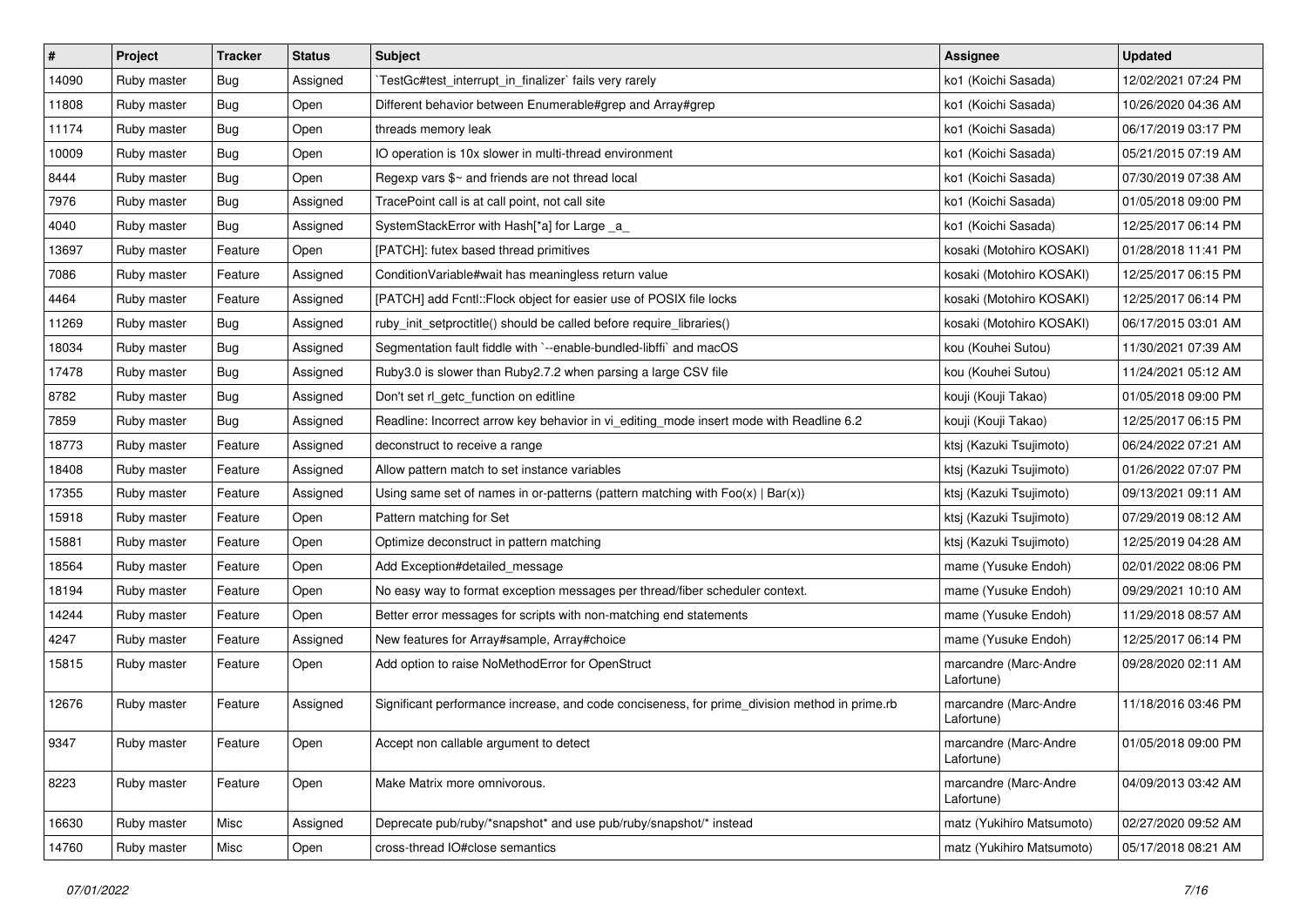| $\sharp$ | Project     | Tracker | <b>Status</b> | <b>Subject</b>                                                                     | <b>Assignee</b>           | <b>Updated</b>      |
|----------|-------------|---------|---------------|------------------------------------------------------------------------------------|---------------------------|---------------------|
| 10541    | Ruby master | Misc    | Open          | Remove shorthand string interpolation syntax                                       | matz (Yukihiro Matsumoto) | 10/08/2015 05:44 PM |
| 18159    | Ruby master | Feature | Open          | Integrate functionality of dead_end gem into Ruby                                  | matz (Yukihiro Matsumoto) | 06/17/2022 02:06 PM |
| 17849    | Ruby master | Feature | Open          | Fix Timeout.timeout so that it can be used in threaded Web servers                 | matz (Yukihiro Matsumoto) | 04/10/2022 06:26 AM |
| 17830    | Ruby master | Feature | Open          | Add Integer#previous and Integer#prev                                              | matz (Yukihiro Matsumoto) | 04/27/2021 11:35 PM |
| 17785    | Ruby master | Feature | Open          | Allow named parameters to be keywords                                              | matz (Yukihiro Matsumoto) | 12/17/2021 06:10 PM |
| 17291    | Ruby master | Feature | Assigned      | Optimize __send__ call                                                             | matz (Yukihiro Matsumoto) | 01/12/2021 05:47 AM |
| 17288    | Ruby master | Feature | Open          | Optimize _send_ call with a literal method name                                    | matz (Yukihiro Matsumoto) | 10/30/2020 12:17 AM |
| 17279    | Ruby master | Feature | Open          | Allow a negative step in Range#step with a block                                   | matz (Yukihiro Matsumoto) | 10/22/2020 02:23 AM |
| 17184    | Ruby master | Feature | Open          | No stdlib function to perform simple string replacement                            | matz (Yukihiro Matsumoto) | 02/23/2021 09:27 PM |
| 16992    | Ruby master | Feature | Open          | Sets: officially ordered                                                           | matz (Yukihiro Matsumoto) | 09/03/2020 02:08 PM |
| 16986    | Ruby master | Feature | Open          | Anonymous Struct literal                                                           | matz (Yukihiro Matsumoto) | 01/15/2022 04:57 PM |
| 16894    | Ruby master | Feature | Open          | Integer division for Ruby 3                                                        | matz (Yukihiro Matsumoto) | 05/18/2020 03:41 PM |
| 16495    | Ruby master | Feature | Open          | Inconsistent quotes in error messages                                              | matz (Yukihiro Matsumoto) | 06/15/2022 04:21 PM |
| 16461    | Ruby master | Feature | Assigned      | Proc#using                                                                         | matz (Yukihiro Matsumoto) | 12/10/2020 09:10 AM |
| 15991    | Ruby master | Feature | Open          | Allow questionmarks in variable names                                              | matz (Yukihiro Matsumoto) | 07/30/2019 03:57 AM |
| 15837    | Ruby master | Feature | Open          | Module#name_components                                                             | matz (Yukihiro Matsumoto) | 05/08/2019 10:29 AM |
| 15445    | Ruby master | Feature | Open          | Reject '.123' in Float() method                                                    | matz (Yukihiro Matsumoto) | 01/10/2019 07:59 AM |
| 15330    | Ruby master | Feature | Open          | autoload_relative                                                                  | matz (Yukihiro Matsumoto) | 06/19/2022 11:25 PM |
| 15277    | Ruby master | Feature | Open          | at exec                                                                            | matz (Yukihiro Matsumoto) | 05/25/2020 01:09 AM |
| 15192    | Ruby master | Feature | Open          | Introduce a new "shortcut assigning" syntax to convenient setup instance variables | matz (Yukihiro Matsumoto) | 12/14/2021 06:42 PM |
| 15112    | Ruby master | Feature | Open          | Introducing the short form of `STDERR.puts expr.inspect`.                          | matz (Yukihiro Matsumoto) | 10/12/2018 02:02 AM |
| 14982    | Ruby master | Feature | Open          | Improve namespace system in ruby to avoiding top-level names chaos                 | matz (Yukihiro Matsumoto) | 12/31/2021 05:39 PM |
| 14927    | Ruby master | Feature | Open          | Loading multiple files at once                                                     | matz (Yukihiro Matsumoto) | 09/18/2018 12:38 AM |
| 14724    | Ruby master | Feature | Open          | chains of inequalities                                                             | matz (Yukihiro Matsumoto) | 05/19/2018 01:06 AM |
| 14609    | Ruby master | Feature | Open          | Let `Kernel#p` without an argument print the receiver                              | matz (Yukihiro Matsumoto) | 02/08/2020 08:43 PM |
| 14546    | Ruby master | Feature | Open          | Hash#delete!                                                                       | matz (Yukihiro Matsumoto) | 05/30/2018 08:24 PM |
| 14397    | Ruby master | Feature | Assigned      | public, protected and private should return their arguments instead of self        | matz (Yukihiro Matsumoto) | 12/10/2018 07:08 AM |
| 14128    | Ruby master | Feature | Open          | Introduce Hash#delete default value                                                | matz (Yukihiro Matsumoto) | 11/25/2017 04:41 PM |
| 13129    | Ruby master | Feature | Assigned      | Refinements cannot refine method_missing and respond_to_missing?                   | matz (Yukihiro Matsumoto) | 07/03/2021 10:45 PM |
| 12813    | Ruby master | Feature | Assigned      | Calling chunk_while, slice_after, slice_before, slice_when with no block           | matz (Yukihiro Matsumoto) | 12/06/2016 12:58 PM |
| 12543    | Ruby master | Feature | Assigned      | explicit tail call syntax: foo() then return                                       | matz (Yukihiro Matsumoto) | 04/18/2021 03:02 PM |
| 12306    | Ruby master | Feature | Open          | Implement String #blank? #present? and improve #strip and family to handle unicode | matz (Yukihiro Matsumoto) | 07/22/2018 10:55 PM |
| 12244    | Ruby master | Feature | Open          | Add a way to `integer - integer % num`                                             | matz (Yukihiro Matsumoto) | 05/17/2016 06:05 AM |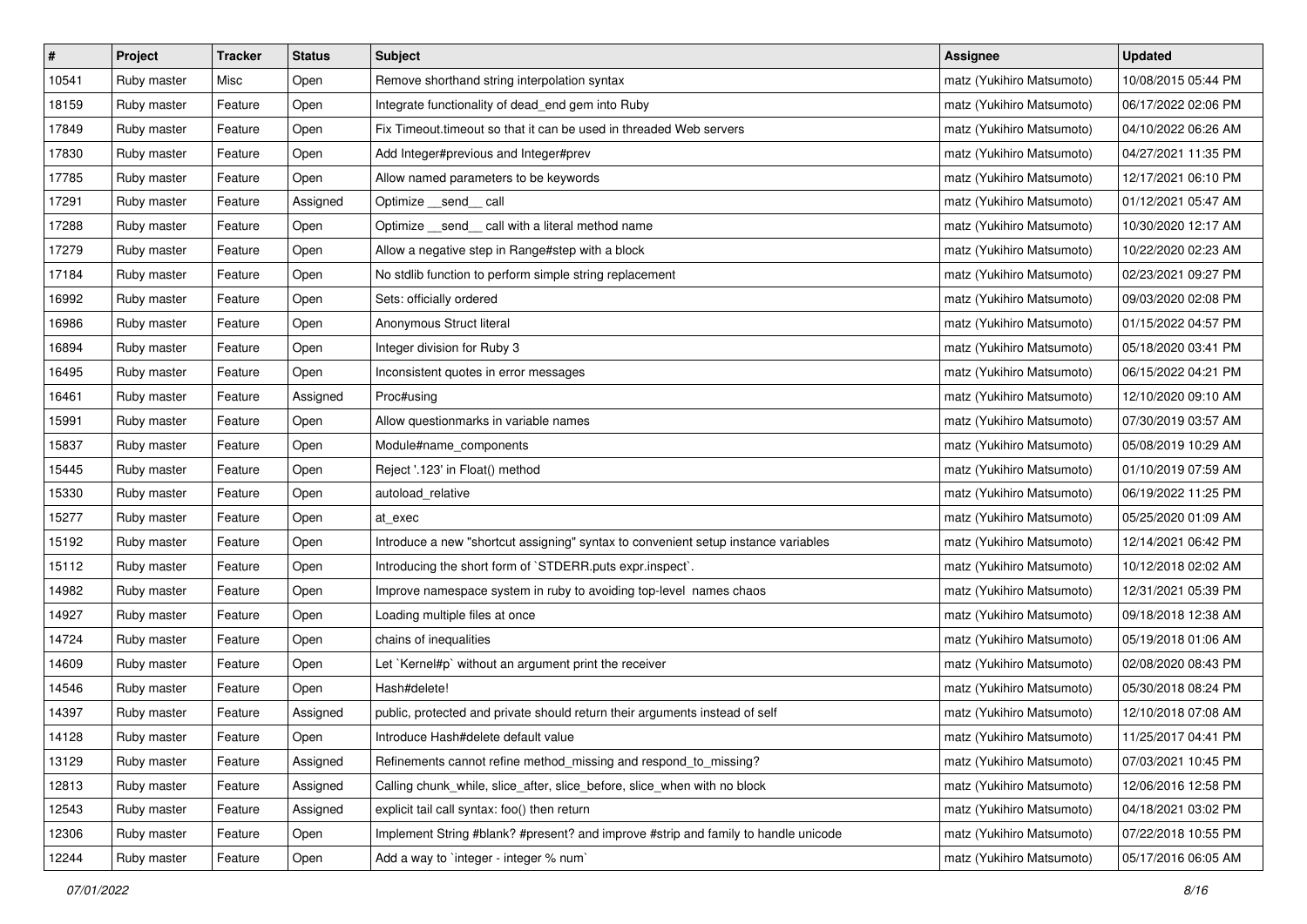| $\sharp$ | Project     | Tracker | <b>Status</b> | <b>Subject</b>                                                                                                         | <b>Assignee</b>           | <b>Updated</b>      |
|----------|-------------|---------|---------------|------------------------------------------------------------------------------------------------------------------------|---------------------------|---------------------|
| 12019    | Ruby master | Feature | Open          | Better low-level support for writing concurrent libraries                                                              | matz (Yukihiro Matsumoto) | 12/23/2021 11:43 PM |
| 11882    | Ruby master | Feature | Open          | Map or NamedMap                                                                                                        | matz (Yukihiro Matsumoto) | 01/17/2021 01:31 PM |
| 11816    | Ruby master | Feature | Assigned      | Partial safe navigation operator                                                                                       | matz (Yukihiro Matsumoto) | 04/14/2020 08:02 AM |
| 11735    | Ruby master | Feature | Open          | Porting String#squish and String#squish! from Ruby on Rails' Active Support                                            | matz (Yukihiro Matsumoto) | 06/24/2016 08:02 AM |
| 11627    | Ruby master | Feature | Open          | make `nonzero` an alias of `nonzero?`                                                                                  | matz (Yukihiro Matsumoto) | 12/23/2021 11:43 PM |
| 11518    | Ruby master | Feature | Open          | Queue enhancement - promote! and promote_all!                                                                          | matz (Yukihiro Matsumoto) | 09/17/2015 08:40 PM |
| 11517    | Ruby master | Feature | Open          | Queue enhancement - conditional pop                                                                                    | matz (Yukihiro Matsumoto) | 09/17/2015 09:02 PM |
| 11390    | Ruby master | Feature | Open          | Allow symbols starting with numbers                                                                                    | matz (Yukihiro Matsumoto) | 08/14/2015 05:23 AM |
| 11307    | Ruby master | Feature | Open          | exception-free non-blocking Queue#pop                                                                                  | matz (Yukihiro Matsumoto) | 06/25/2015 11:06 PM |
| 11181    | Ruby master | Feature | Open          | Add a line directive to Ruby                                                                                           | matz (Yukihiro Matsumoto) | 01/26/2016 02:04 AM |
| 11122    | Ruby master | Feature | Open          | exception-free non-blocking Queue/SizedQueue operations                                                                | matz (Yukihiro Matsumoto) | 05/06/2015 08:53 PM |
| 11028    | Ruby master | Feature | Assigned      | standalone running single file (zipped archives of ruby code) running **without installation** using<br>"gem install " | matz (Yukihiro Matsumoto) | 04/04/2015 01:44 AM |
| 10574    | Ruby master | Feature | Open          | Add String#Ichomp and String.Ichomp!                                                                                   | matz (Yukihiro Matsumoto) | 12/15/2014 04:34 PM |
| 10549    | Ruby master | Feature | Open          | Deprecate each_with_index and each_with_object in favor of with_index and with_object                                  | matz (Yukihiro Matsumoto) | 07/27/2021 11:09 AM |
| 10498    | Ruby master | Feature | Open          | Make `loop` yield a counter                                                                                            | matz (Yukihiro Matsumoto) | 01/05/2018 09:01 PM |
| 10489    | Ruby master | Feature | Open          | Add inherit method for clearer and multiple inheritance                                                                | matz (Yukihiro Matsumoto) | 12/10/2020 08:53 AM |
| 10481    | Ruby master | Feature | Assigned      | Add "if" and "unless" clauses to rescue statements                                                                     | matz (Yukihiro Matsumoto) | 01/18/2015 02:46 PM |
| 10404    | Ruby master | Feature | Open          | Allow individual finalizers to be removed with ObjectSpace.undefine_finalizer                                          | matz (Yukihiro Matsumoto) | 10/20/2014 08:14 AM |
| 10287    | Ruby master | Feature | Open          | rename COLON3 to COLON2_HEAD.                                                                                          | matz (Yukihiro Matsumoto) | 07/27/2021 09:34 AM |
| 9816     | Ruby master | Feature | Assigned      | 00000000000000000000                                                                                                   | matz (Yukihiro Matsumoto) | 10/28/2014 08:29 AM |
| 9768     | Ruby master | Feature | Assigned      | Method that is visible only within a certain module/class                                                              | matz (Yukihiro Matsumoto) | 04/25/2014 06:43 AM |
| 9704     | Ruby master | Feature | Open          | Refinements as files instead of modules                                                                                | matz (Yukihiro Matsumoto) | 10/11/2016 06:36 PM |
| 9614     | Ruby master | Feature | Open          | ordering of non-Hash items which use st_ internally                                                                    | matz (Yukihiro Matsumoto) | 01/05/2018 09:00 PM |
| 9123     | Ruby master | Feature | Open          | Make Numeric#nonzero? behavior consistent with Numeric#zero?                                                           | matz (Yukihiro Matsumoto) | 06/11/2019 12:55 PM |
| 9070     | Ruby master | Feature | Open          | Introduce `---` as synonym of `end` keyword                                                                            | matz (Yukihiro Matsumoto) | 11/02/2013 03:23 AM |
| 9043     | Ruby master | Feature | Open          | Add String#f method as shortcut for #freeze                                                                            | matz (Yukihiro Matsumoto) | 01/05/2018 09:00 PM |
| 9023     | Ruby master | Feature | Assigned      | Array#tail                                                                                                             | matz (Yukihiro Matsumoto) | 12/23/2021 11:40 PM |
| 8948     | Ruby master | Feature | Assigned      | Frozen regex                                                                                                           | matz (Yukihiro Matsumoto) | 12/20/2020 07:15 PM |
| 8850     | Ruby master | Feature | Assigned      | Convert Rational to decimal string                                                                                     | matz (Yukihiro Matsumoto) | 12/25/2017 06:15 PM |
| 8839     | Ruby master | Feature | Assigned      | Class and module should return the class or module that was opened                                                     | matz (Yukihiro Matsumoto) | 12/28/2015 08:36 AM |
| 8804     | Ruby master | Feature | Open          | ONCE syntax                                                                                                            | matz (Yukihiro Matsumoto) | 01/04/2020 08:26 PM |
| 8678     | Ruby master | Feature | Assigned      | Allow invalid string to work with regexp                                                                               | matz (Yukihiro Matsumoto) | 01/05/2018 09:00 PM |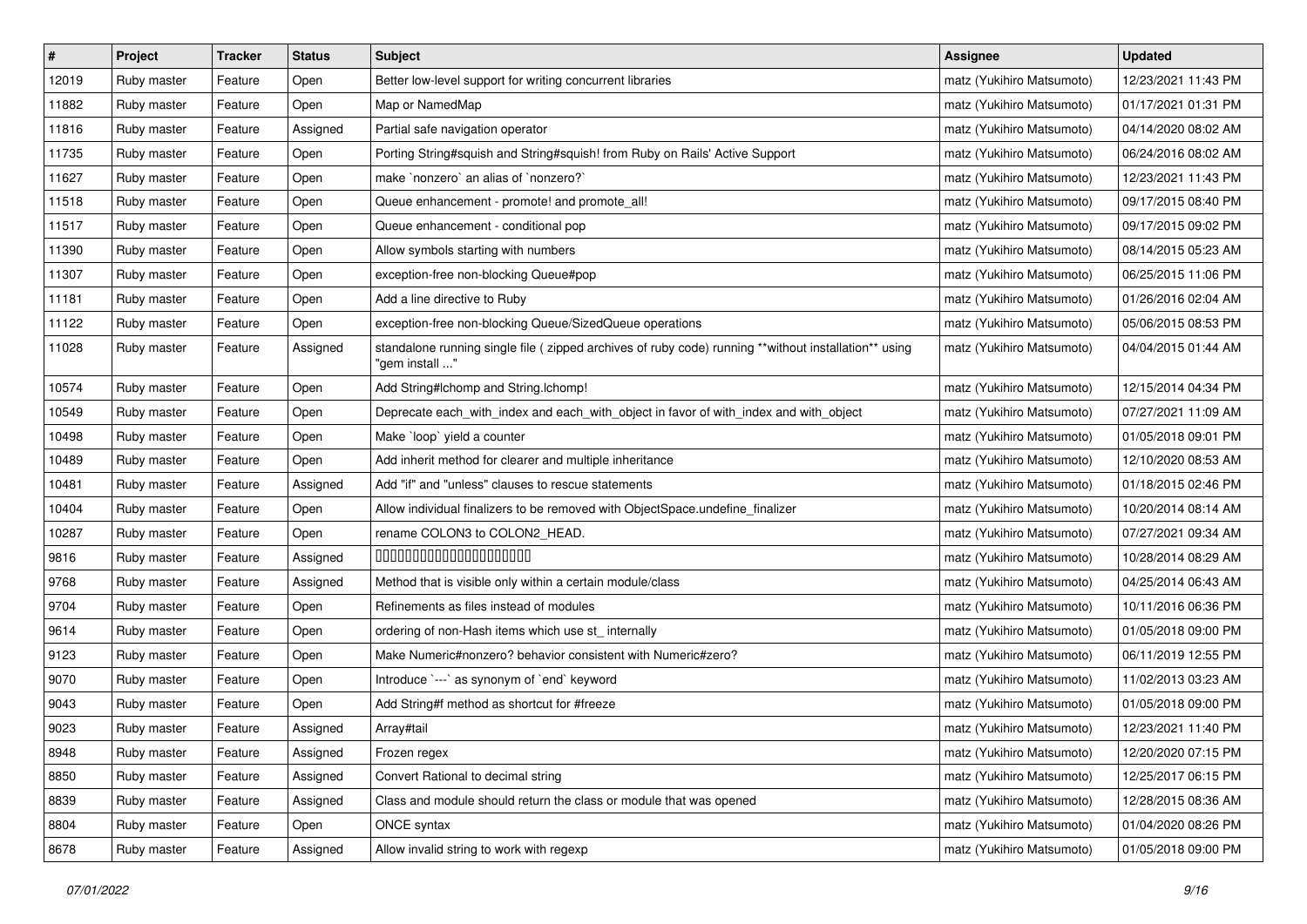| $\pmb{\#}$ | Project     | <b>Tracker</b> | <b>Status</b> | <b>Subject</b>                                                                            | Assignee                  | <b>Updated</b>      |
|------------|-------------|----------------|---------------|-------------------------------------------------------------------------------------------|---------------------------|---------------------|
| 8663       | Ruby master | Feature        | Open          | Officialy alias ArgumentError to ArgError                                                 | matz (Yukihiro Matsumoto) | 08/09/2013 07:42 PM |
| 8536       | Ruby master | Feature        | Assigned      | Implement is_numeric? family of methods                                                   | matz (Yukihiro Matsumoto) | 12/25/2017 06:15 PM |
| 8478       | Ruby master | Feature        | Open          | The hash returned by Enumerable#group_by should have an empty array for its default value | matz (Yukihiro Matsumoto) | 06/04/2013 03:56 PM |
| 8271       | Ruby master | Feature        | Assigned      | Proposal for moving to a more visible, formal process for feature requests                | matz (Yukihiro Matsumoto) | 12/23/2021 11:40 PM |
| 8232       | Ruby master | Feature        | Open          | Rudiments of abstract algebra in Ruby                                                     | matz (Yukihiro Matsumoto) | 04/09/2013 01:47 AM |
| 8229       | Ruby master | Feature        | Open          | extend Hash.include?                                                                      | matz (Yukihiro Matsumoto) | 12/10/2020 08:53 AM |
| 8164       | Ruby master | Feature        | Assigned      | Public/Private                                                                            | matz (Yukihiro Matsumoto) | 12/10/2020 08:50 AM |
| 8061       | Ruby master | Feature        | Open          | 000000000000000                                                                           | matz (Yukihiro Matsumoto) | 12/25/2017 06:15 PM |
| 8042       | Ruby master | Feature        | Assigned      | Add Addrinfo#socket to create a socket that is not connected or bound                     | matz (Yukihiro Matsumoto) | 12/25/2017 06:15 PM |
| 8016       | Ruby master | Feature        | Assigned      | Alias FILE and LINE as methods                                                            | matz (Yukihiro Matsumoto) | 12/25/2017 06:15 PM |
| 7914       | Ruby master | Feature        | Open          | Case for local class methods                                                              | matz (Yukihiro Matsumoto) | 12/25/2017 06:15 PM |
| 7883       | Ruby master | Feature        | Open          | Add Regex#to_proc                                                                         | matz (Yukihiro Matsumoto) | 12/25/2017 06:15 PM |
| 7876       | Ruby master | Feature        | Open          | Add method for accessing Class from within Singleton Class                                | matz (Yukihiro Matsumoto) | 12/25/2017 06:15 PM |
| 7848       | Ruby master | Feature        | Open          | Restore default state for core ruby objects                                               | matz (Yukihiro Matsumoto) | 12/25/2017 06:15 PM |
| 7795       | Ruby master | Feature        | Open          | Symbol.defined? and/or to_existing_symbol                                                 | matz (Yukihiro Matsumoto) | 12/25/2017 06:15 PM |
| 7748       | Ruby master | Feature        | Open          | Contextual send                                                                           | matz (Yukihiro Matsumoto) | 12/10/2020 08:53 AM |
| 7739       | Ruby master | Feature        | Assigned      | Define Hash#  as Hash#reverse_merge in Rails                                              | matz (Yukihiro Matsumoto) | 12/25/2017 06:15 PM |
| 7704       | Ruby master | Feature        | Open          | Add a list of enabled (experimental) language features.                                   | matz (Yukihiro Matsumoto) | 12/25/2017 06:15 PM |
| 7702       | Ruby master | Feature        | Open          | Remove Proc#binding                                                                       | matz (Yukihiro Matsumoto) | 07/15/2019 07:39 PM |
| 7657       | Ruby master | Feature        | Open          | Array#& doesn't accept Enumerables                                                        | matz (Yukihiro Matsumoto) | 12/25/2017 06:15 PM |
| 7654       | Ruby master | Feature        | Open          | Add optional code block to IO::readlines                                                  | matz (Yukihiro Matsumoto) | 12/25/2017 06:15 PM |
| 7644       | Ruby master | Feature        | Assigned      | In refinements, change "using" keyword to a less generic word.                            | matz (Yukihiro Matsumoto) | 12/10/2020 08:49 AM |
| 7614       | Ruby master | Feature        | Open          | alias_accessor                                                                            | matz (Yukihiro Matsumoto) | 12/25/2017 06:15 PM |
| 7611       | Ruby master | Feature        | Open          | Focal method for all loads/requires                                                       | matz (Yukihiro Matsumoto) | 12/25/2017 06:15 PM |
| 7604       | Ruby master | Feature        | Open          | Make === comparison operator ability to delegate comparison to an argument                | matz (Yukihiro Matsumoto) | 12/25/2017 06:15 PM |
| 7580       | Ruby master | Feature        | Assigned      | Range translation                                                                         | matz (Yukihiro Matsumoto) | 06/11/2018 09:51 AM |
| 7548       | Ruby master | Feature        | Open          | Load and Require Callbacks                                                                | matz (Yukihiro Matsumoto) | 12/25/2017 06:15 PM |
| 7546       | Ruby master | Feature        | Open          | Change behavior of `Array#slice` for an argument of `Range` class                         | matz (Yukihiro Matsumoto) | 12/10/2020 08:49 AM |
| 7503       | Ruby master | Feature        | Assigned      | make timeout.rb async-interrupt safe by default                                           | matz (Yukihiro Matsumoto) | 12/25/2017 06:15 PM |
| 7444       | Ruby master | Feature        | Open          | Array#product_set                                                                         | matz (Yukihiro Matsumoto) | 12/25/2017 06:15 PM |
| 7436       | Ruby master | Feature        | Assigned      | Allow for a "granularity" flag for backtrace_locations                                    | matz (Yukihiro Matsumoto) | 12/25/2017 06:15 PM |
| 7377       | Ruby master | Feature        | Open          | #indetical? as an alias for #equal?                                                       | matz (Yukihiro Matsumoto) | 12/25/2017 06:15 PM |
| 7349       | Ruby master | Feature        | Assigned      | Struct#inspect needs more meaningful output                                               | matz (Yukihiro Matsumoto) | 12/25/2017 06:15 PM |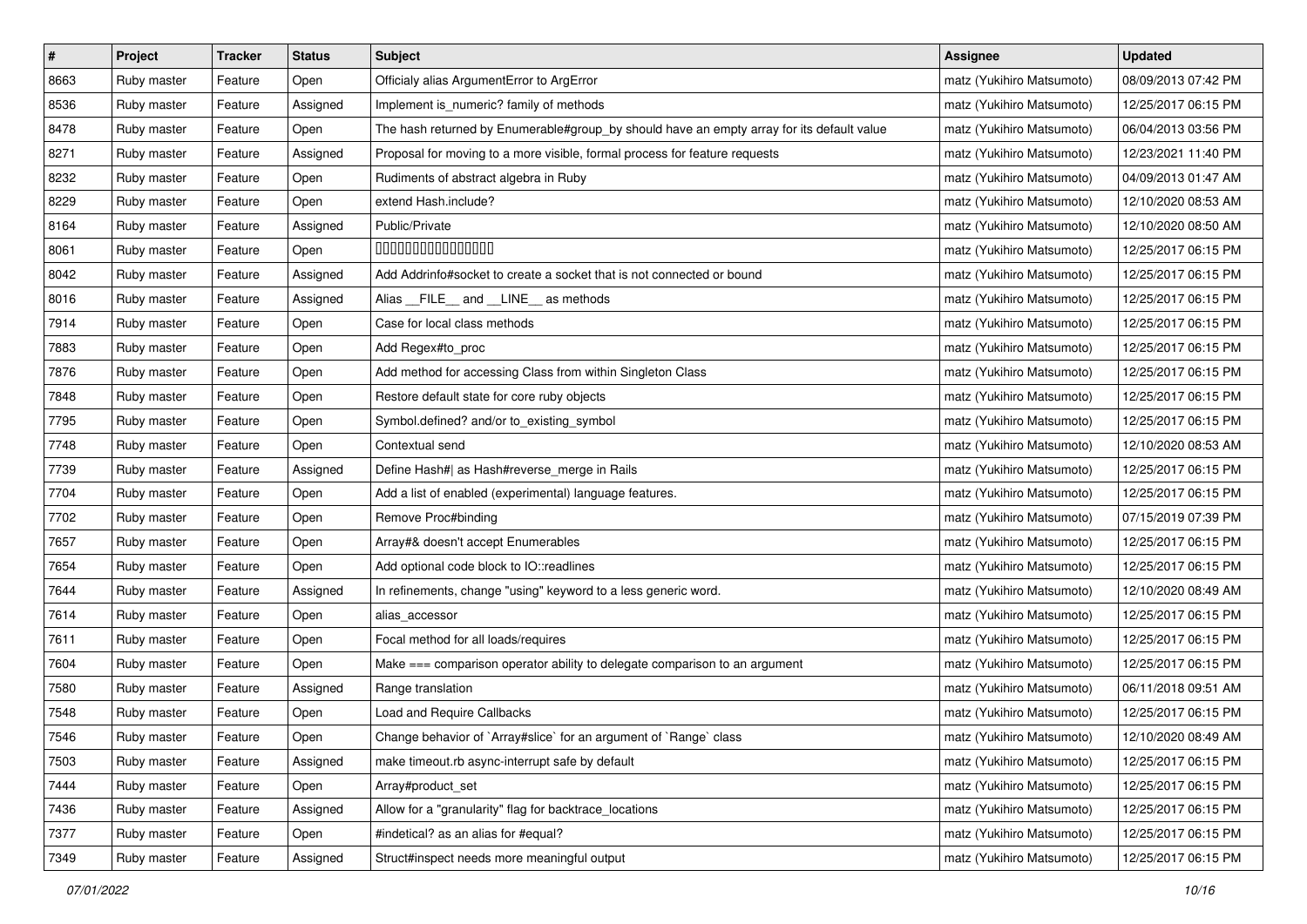| $\vert$ # | Project     | <b>Tracker</b> | <b>Status</b> | <b>Subject</b>                                                                                                   | <b>Assignee</b>           | <b>Updated</b>      |
|-----------|-------------|----------------|---------------|------------------------------------------------------------------------------------------------------------------|---------------------------|---------------------|
| 7314      | Ruby master | Feature        | Assigned      | Convert Proc to Lambda doesn't work in MRI                                                                       | matz (Yukihiro Matsumoto) | 05/21/2016 09:15 AM |
| 7149      | Ruby master | Feature        | Open          | Constant magic for everyone.                                                                                     | matz (Yukihiro Matsumoto) | 12/25/2017 06:15 PM |
| 7132      | Ruby master | Feature        | Assigned      | Alternation between named / ordered method arguments and aliases for method arguments.                           | matz (Yukihiro Matsumoto) | 12/25/2017 06:15 PM |
| 7121      | Ruby master | Feature        | Assigned      | Extending the use of `require'                                                                                   | matz (Yukihiro Matsumoto) | 12/25/2017 06:15 PM |
| 7087      | Ruby master | Feature        | Assigned      | ::ConditionVariable#wait does not work with Monitor because Monitor#sleep does not exist                         | matz (Yukihiro Matsumoto) | 12/25/2017 06:15 PM |
| 6869      | Ruby master | Feature        | Open          | Do not treat `_` parameter exceptionally                                                                         | matz (Yukihiro Matsumoto) | 12/10/2020 08:58 AM |
| 6842      | Ruby master | Feature        | Assigned      | Add Optional Arguments to String#strip                                                                           | matz (Yukihiro Matsumoto) | 08/24/2016 05:50 AM |
| 6841      | Ruby master | Feature        | Assigned      | Shorthand for Assigning Return Value of Method to Self                                                           | matz (Yukihiro Matsumoto) | 12/10/2020 08:53 AM |
| 6817      | Ruby master | Feature        | Open          | Partial application                                                                                              | matz (Yukihiro Matsumoto) | 12/25/2017 06:15 PM |
| 6811      | Ruby master | Feature        | Assigned      | File, Dir and FileUtils should have bang-versions of singleton methods that fails silently                       | matz (Yukihiro Matsumoto) | 12/25/2017 06:15 PM |
| 6810      | Ruby master | Feature        | Assigned      | module A::B; end` is not equivalent to `module A; module B; end; end` with respect to constant<br>lookup (scope) | matz (Yukihiro Matsumoto) | 12/10/2020 09:22 AM |
| 6802      | Ruby master | Feature        | Assigned      | String#scan should have equivalent yielding MatchData                                                            | matz (Yukihiro Matsumoto) | 12/25/2017 06:15 PM |
| 6671      | Ruby master | Feature        | Assigned      | File.split_all and File.split_root                                                                               | matz (Yukihiro Matsumoto) | 12/25/2017 06:15 PM |
| 6648      | Ruby master | Feature        | Assigned      | Provide a standard API for retrieving all command-line flags passed to Ruby                                      | matz (Yukihiro Matsumoto) | 12/25/2017 06:15 PM |
| 6641      | Ruby master | Feature        | Open          | Hash.auto constructor                                                                                            | matz (Yukihiro Matsumoto) | 12/25/2017 06:15 PM |
| 6611      | Ruby master | Feature        | Assigned      | Comments requested on implementation of set_parse_func                                                           | matz (Yukihiro Matsumoto) | 12/25/2017 06:15 PM |
| 6596      | Ruby master | Feature        | Assigned      | New method `Array#indexes`                                                                                       | matz (Yukihiro Matsumoto) | 07/29/2020 01:41 AM |
| 6594      | Ruby master | Feature        | Assigned      | <b>Integrated Functor</b>                                                                                        | matz (Yukihiro Matsumoto) | 12/10/2020 08:53 AM |
| 6452      | Ruby master | Feature        | Assigned      | Allow extend to override class methods                                                                           | matz (Yukihiro Matsumoto) | 12/10/2020 08:53 AM |
| 6445      | Ruby master | Feature        | Assigned      | request for default length/position on string index                                                              | matz (Yukihiro Matsumoto) | 12/25/2017 06:15 PM |
| 6413      | Ruby master | Feature        | Assigned      | Make Dir.entries default to Dir.entries(Dir.pwd)                                                                 | matz (Yukihiro Matsumoto) | 12/25/2017 06:15 PM |
| 6376      | Ruby master | Feature        | Assigned      | Feature lookup and checking if feature is loaded                                                                 | matz (Yukihiro Matsumoto) | 12/25/2017 06:15 PM |
| 6354      | Ruby master | Feature        | Assigned      | Remove escape (break/return/redo/next support) from class/module scope                                           | matz (Yukihiro Matsumoto) | 12/25/2017 06:15 PM |
| 6337      | Ruby master | Feature        | Assigned      | FileUtils#sync                                                                                                   | matz (Yukihiro Matsumoto) | 12/25/2017 06:15 PM |
| 6317      | Ruby master | Feature        | Assigned      |                                                                                                                  | matz (Yukihiro Matsumoto) | 12/25/2017 06:15 PM |
| 6309      | Ruby master | Feature        | Assigned      | Add a reference queue for weak references                                                                        | matz (Yukihiro Matsumoto) | 08/23/2020 09:07 PM |
| 6308      | Ruby master | Feature        | Assigned      | Eliminate delegation from WeakRef                                                                                | matz (Yukihiro Matsumoto) | 12/23/2021 11:40 PM |
| 6293      | Ruby master | Feature        | Assigned      | new queue / blocking queues                                                                                      | matz (Yukihiro Matsumoto) | 12/25/2017 06:15 PM |
| 6277      | Ruby master | Feature        | Assigned      | Hash#convert_key                                                                                                 | matz (Yukihiro Matsumoto) | 12/25/2017 06:15 PM |
| 5970      | Ruby master | Feature        | Assigned      | Add Enumerable#join with same semantics as Array#join                                                            | matz (Yukihiro Matsumoto) | 12/25/2017 06:15 PM |
| 5945      | Ruby master | Feature        | Assigned      | Add the ability to mark a at_exit as process-local.                                                              | matz (Yukihiro Matsumoto) | 10/10/2018 08:29 AM |
| 5825      | Ruby master | Feature        | Assigned      | Sweet instance var assignment in the object initializer                                                          | matz (Yukihiro Matsumoto) | 12/10/2020 08:53 AM |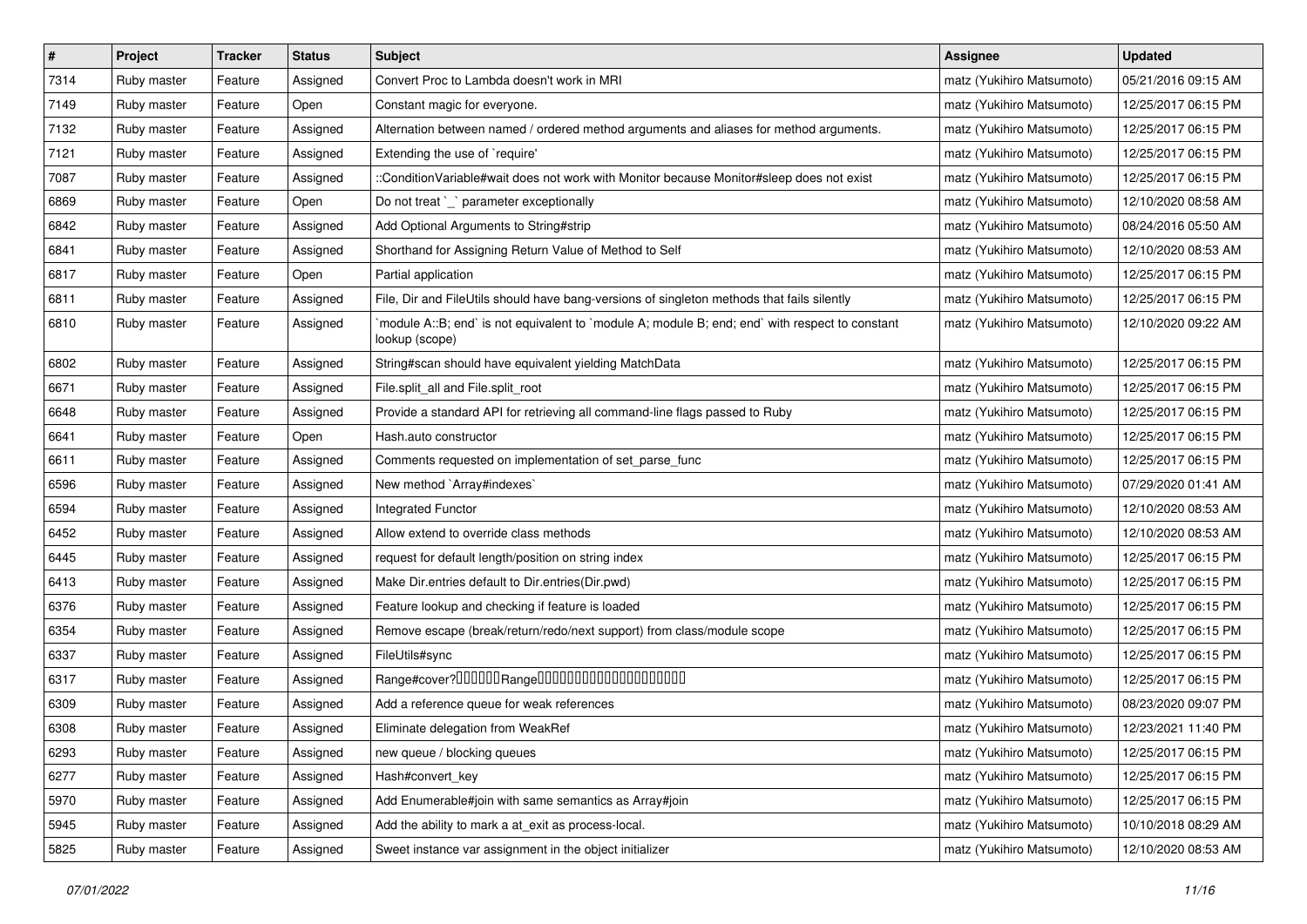| $\pmb{\#}$ | Project     | <b>Tracker</b> | <b>Status</b> | <b>Subject</b>                                                                    | <b>Assignee</b>                         | <b>Updated</b>      |
|------------|-------------|----------------|---------------|-----------------------------------------------------------------------------------|-----------------------------------------|---------------------|
| 5781       | Ruby master | Feature        | Assigned      | Query attributes (attribute methods ending in `?` mark)                           | matz (Yukihiro Matsumoto)               | 01/10/2020 06:34 AM |
| 5749       | Ruby master | Feature        | Assigned      | new method String#match_all needed                                                | matz (Yukihiro Matsumoto)               | 12/25/2017 06:15 PM |
| 5741       | Ruby master | Feature        | Assigned      | Secure Erasure of Passwords                                                       | matz (Yukihiro Matsumoto)               | 12/25/2017 06:15 PM |
| 5643       | Ruby master | Feature        | Assigned      | require/load options and binding option                                           | matz (Yukihiro Matsumoto)               | 12/25/2017 06:15 PM |
| 5582       | Ruby master | Feature        | Assigned      | Allow clone of singleton methods on a BasicObject                                 | matz (Yukihiro Matsumoto)               | 12/25/2017 06:15 PM |
| 5558       | Ruby master | Feature        | Assigned      | String#% strange arity errors                                                     | matz (Yukihiro Matsumoto)               | 12/25/2017 06:15 PM |
| 5456       | Ruby master | Feature        | Assigned      | kernel#syscall() should be removed.                                               | matz (Yukihiro Matsumoto)               | 12/10/2020 08:46 AM |
| 5445       | Ruby master | Feature        | Assigned      | Need RUBYOPT -r before ARGV -r                                                    | matz (Yukihiro Matsumoto)               | 12/25/2017 06:15 PM |
| 5389       | Ruby master | Feature        | Assigned      | New method Enumerator#iterate                                                     | matz (Yukihiro Matsumoto)               | 12/25/2017 06:15 PM |
| 5129       | Ruby master | Feature        | Assigned      | Create a core class "FileArray" and make "ARGF" its instance                      | matz (Yukihiro Matsumoto)               | 01/23/2018 02:02 PM |
| 5064       | Ruby master | Feature        | Assigned      | HTTP user-agent class                                                             | matz (Yukihiro Matsumoto)               | 12/25/2017 06:15 PM |
| 5007       | Ruby master | Feature        | Assigned      | Proc#call_under: Unifying instance_eval and instance_exec                         | matz (Yukihiro Matsumoto)               | 04/19/2018 07:57 AM |
| 4824       | Ruby master | Feature        | Assigned      | Provide method Kernel#executed?                                                   | matz (Yukihiro Matsumoto)               | 03/05/2018 04:57 AM |
| 4818       | Ruby master | Feature        | Assigned      | Add method marshalable?                                                           | matz (Yukihiro Matsumoto)               | 12/25/2017 06:15 PM |
| 4592       | Ruby master | Feature        | Assigned      | Tempfile0000000                                                                   | matz (Yukihiro Matsumoto)               | 12/25/2017 06:14 PM |
| 4539       | Ruby master | Feature        | Assigned      | Array#zip_with                                                                    | matz (Yukihiro Matsumoto)               | 11/28/2019 08:23 AM |
| 4521       | Ruby master | Feature        | Assigned      | NoMethodError#message may take very long to execute                               | matz (Yukihiro Matsumoto)               | 12/25/2017 06:14 PM |
| 4514       | Ruby master | Feature        | Assigned      | #deep_clone and #deep_dup for Objects                                             | matz (Yukihiro Matsumoto)               | 12/25/2017 06:14 PM |
| 15764      | Ruby master | Bug            | Open          | Whitespace and control characters should not be permitted in tokens               | matz (Yukihiro Matsumoto)               | 04/22/2019 07:48 AM |
| 11704      | Ruby master | Bug            | Assigned      | Refinements only get "used" once in loop                                          | matz (Yukihiro Matsumoto)               | 04/14/2016 02:45 AM |
| 18439      | Ruby master | Feature        | Open          | Support YJIT for VC++                                                             | maximecb (Maxime<br>Chevalier-Boisvert) | 01/10/2022 11:29 PM |
| 17339      | Ruby master | Feature        | Assigned      | Semantic grouping with BigDecimal#to_s                                            | mrkn (Kenta Murata)                     | 12/20/2021 12:39 PM |
| 16350      | Ruby master | Feature        | Assigned      | ArithmeticSequence#member? can result in infinite loop                            | mrkn (Kenta Murata)                     | 05/29/2020 10:26 PM |
| 14476      | Ruby master | Feature        | Assigned      | Adding same_all? for checking whether all items in an Array are same              | mrkn (Kenta Murata)                     | 08/28/2020 01:10 PM |
| 10782      | Ruby master | Feature        | Assigned      | Patch: Add constants for BigDecimal for ZERO, ONE, TEN                            | mrkn (Kenta Murata)                     | 05/21/2015 08:13 AM |
| 8295       | Ruby master | Feature        | Assigned      | Float I Rational 0000000000000 BigDecimal 0000000                                 | mrkn (Kenta Murata)                     | 12/25/2017 06:15 PM |
| 7321       | Ruby master | Feature        | Assigned      | Newton.#nsolve 00 2 0000000000                                                    | mrkn (Kenta Murata)                     | 12/25/2017 06:15 PM |
| 6973       | Ruby master | Feature        | Assigned      | Add an #integral? method to Numeric to test for whole-number values               | mrkn (Kenta Murata)                     | 12/25/2017 06:15 PM |
| 6857       | Ruby master | Feature        | Assigned      | bigdecimal/math BigMath.E/BigMath.exp R. P. Feynman inspired optimization         | mrkn (Kenta Murata)                     | 12/25/2017 06:15 PM |
| 5310       | Ruby master | Feature        | Assigned      | Integral objects                                                                  | mrkn (Kenta Murata)                     | 12/25/2017 06:15 PM |
| 5133       | Ruby master | Feature        | Assigned      | Array#unzip as an alias of Array#transpose                                        | mrkn (Kenta Murata)                     | 12/25/2017 06:15 PM |
| 18677      | Ruby master | <b>Bug</b>     | Assigned      | BigDecimal#power (**) returns FloatDomainError when passing an infinite parameter | mrkn (Kenta Murata)                     | 04/20/2022 02:04 AM |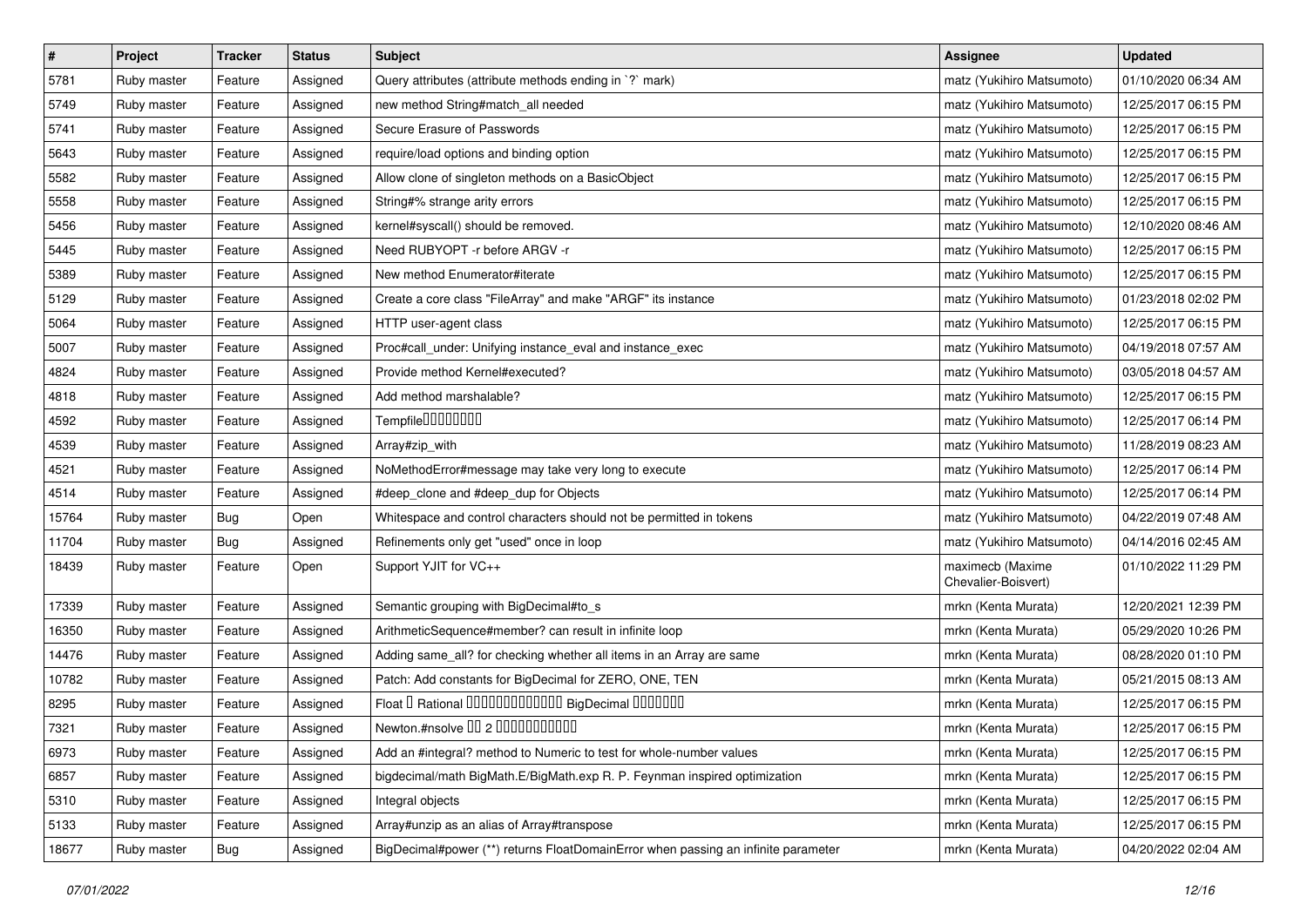| $\pmb{\#}$ | Project     | <b>Tracker</b> | <b>Status</b> | <b>Subject</b>                                                                                                                         | Assignee                | <b>Updated</b>      |
|------------|-------------|----------------|---------------|----------------------------------------------------------------------------------------------------------------------------------------|-------------------------|---------------------|
| 5179       | Ruby master | <b>Bug</b>     | Assigned      | Complex#rationalize and to_r with approximate zeros                                                                                    | mrkn (Kenta Murata)     | 01/17/2020 03:00 AM |
| 5654       | Ruby master | Feature        | Assigned      | Introduce global lock to avoid concurrent require                                                                                      | nahi (Hiroshi Nakamura) | 12/25/2017 06:15 PM |
| 18371      | Ruby master | Misc           | Assigned      | Release branches (release information in general)                                                                                      | naruse (Yui NARUSE)     | 03/23/2022 10:32 PM |
| 15007      | Ruby master | Misc           | Open          | Let all Init_xxx and extension APIs frequently called from init code paths be considered cold                                          | naruse (Yui NARUSE)     | 12/06/2018 11:05 AM |
| 10628      | Ruby master | Misc           | Open          | Peformance of URI module                                                                                                               | naruse (Yui NARUSE)     | 12/26/2014 04:08 PM |
| 17638      | Ruby master | Feature        | Assigned      | Support backtracing with the libbacktrace library                                                                                      | naruse (Yui NARUSE)     | 03/05/2021 03:40 PM |
| 17111      | Ruby master | Feature        | Assigned      | Improve performance of Net::HTTPHeader#set_form by 40%                                                                                 | naruse (Yui NARUSE)     | 08/10/2020 05:36 AM |
| 16559      | Ruby master | Feature        | Open          | Net::HTTP#request injects "Connection: close" header if #started? is false, wasting HTTP server<br>resources                           | naruse (Yui NARUSE)     | 05/28/2020 07:37 PM |
| 15940      | Ruby master | Feature        | Open          | Coerce symbols internal fstrings in UTF8 rather than ASCII to better share memory with string literals                                 | naruse (Yui NARUSE)     | 07/30/2019 04:17 AM |
| 15931      | Ruby master | Feature        | Open          | encoding for CESU-8                                                                                                                    | naruse (Yui NARUSE)     | 12/20/2019 05:42 AM |
| 13221      | Ruby master | Feature        | Assigned      | [PATCH] gems/bundled_gems: add "curses" RubyGem                                                                                        | naruse (Yui NARUSE)     | 09/25/2017 06:32 PM |
| 9020       | Ruby master | Feature        | Assigned      | Net::HTTPResponse predicate/query methods                                                                                              | naruse (Yui NARUSE)     | 12/25/2017 06:15 PM |
| 6265       | Ruby master | Feature        | Assigned      | Remove 'useless' 'concatenation' syntax                                                                                                | naruse (Yui NARUSE)     | 08/10/2016 02:36 AM |
| 5764       | Ruby master | Feature        | Assigned      | Net::HTTP should assume HTTP/0.9 on unexpected responses                                                                               | naruse (Yui NARUSE)     | 07/15/2019 05:06 PM |
| 5461       | Ruby master | Feature        | Assigned      | Add pipelining to Net::HTTP                                                                                                            | naruse (Yui NARUSE)     | 12/25/2017 06:15 PM |
| 11526      | Ruby master | Bug            | Assigned      | Streaming HTTP requests are not idempotent and should not be retried                                                                   | naruse (Yui NARUSE)     | 07/01/2019 09:16 PM |
| 7892       | Ruby master | <b>Bug</b>     | Open          | MIME encoding bug of NKF.nkf                                                                                                           | naruse (Yui NARUSE)     | 12/25/2017 06:15 PM |
| 17662      | Ruby master | Misc           | Assigned      | The heredoc pattern used in tests does not syntax highlight correctly in many editors                                                  | nobu (Nobuyoshi Nakada) | 06/30/2021 12:54 PM |
| 16747      | Ruby master | Misc           | Assigned      | Repository reorganization request                                                                                                      | nobu (Nobuyoshi Nakada) | 05/22/2020 01:30 PM |
| 16025      | Ruby master | Misc           | Assigned      | 'st_check_for_sizeof_st_index_t' declared as array with a negative size (emscripten)                                                   | nobu (Nobuyoshi Nakada) | 07/30/2019 11:20 AM |
| 15806      | Ruby master | Misc           | Assigned      | Explicitly initialise encodings on init to remove branches on encoding lookup                                                          | nobu (Nobuyoshi Nakada) | 08/29/2019 04:29 AM |
| 14692      | Ruby master | Misc           | Open          | Question: Ruby stdlib's Option Parser                                                                                                  | nobu (Nobuyoshi Nakada) | 04/22/2018 05:53 AM |
| 16978      | Ruby master | Feature        | Open          | Ruby should not use realpath for FILE                                                                                                  | nobu (Nobuyoshi Nakada) | 04/01/2022 11:30 AM |
| 16291      | Ruby master | Feature        | Open          | Introduce support for resize in rb_ary_freeze and prefer internal use of rb_ary_freeze and<br>rb_str_freeze for String and Array types | nobu (Nobuyoshi Nakada) | 12/25/2020 02:43 AM |
| 15305      | Ruby master | Feature        | Open          | [PATCH] include/ruby/ruby.h (RB_ALLOCV*): remove GC guard                                                                              | nobu (Nobuyoshi Nakada) | 07/27/2021 11:39 AM |
| 13577      | Ruby master | Feature        | Assigned      | Digest file accidentally receives File object but uses file path                                                                       | nobu (Nobuyoshi Nakada) | 05/20/2017 06:50 PM |
| 13516      | Ruby master | Feature        | Assigned      | Improve the text of the circular require warning                                                                                       | nobu (Nobuyoshi Nakada) | 08/31/2017 05:49 AM |
| 13378      | Ruby master | Feature        | Open          | Eliminate 4 of 8 syscalls when requiring file by absolute path                                                                         | nobu (Nobuyoshi Nakada) | 06/16/2017 07:57 AM |
| 12064      | Ruby master | Feature        | Open          | Make creation of enc/unicode/casefold.h automatic again                                                                                | nobu (Nobuyoshi Nakada) | 02/12/2016 06:13 AM |
| 11670      | Ruby master | Feature        | Open          | Show warning to make nested def obsolete                                                                                               | nobu (Nobuyoshi Nakada) | 11/09/2015 07:40 AM |
| 8959       | Ruby master | Feature        | Assigned      | Allow top level prepend                                                                                                                | nobu (Nobuyoshi Nakada) | 10/16/2013 03:22 AM |
| 8460       | Ruby master | Feature        | Assigned      | PATCH: optparse: add keep_unknown option                                                                                               | nobu (Nobuyoshi Nakada) | 05/27/2021 10:07 PM |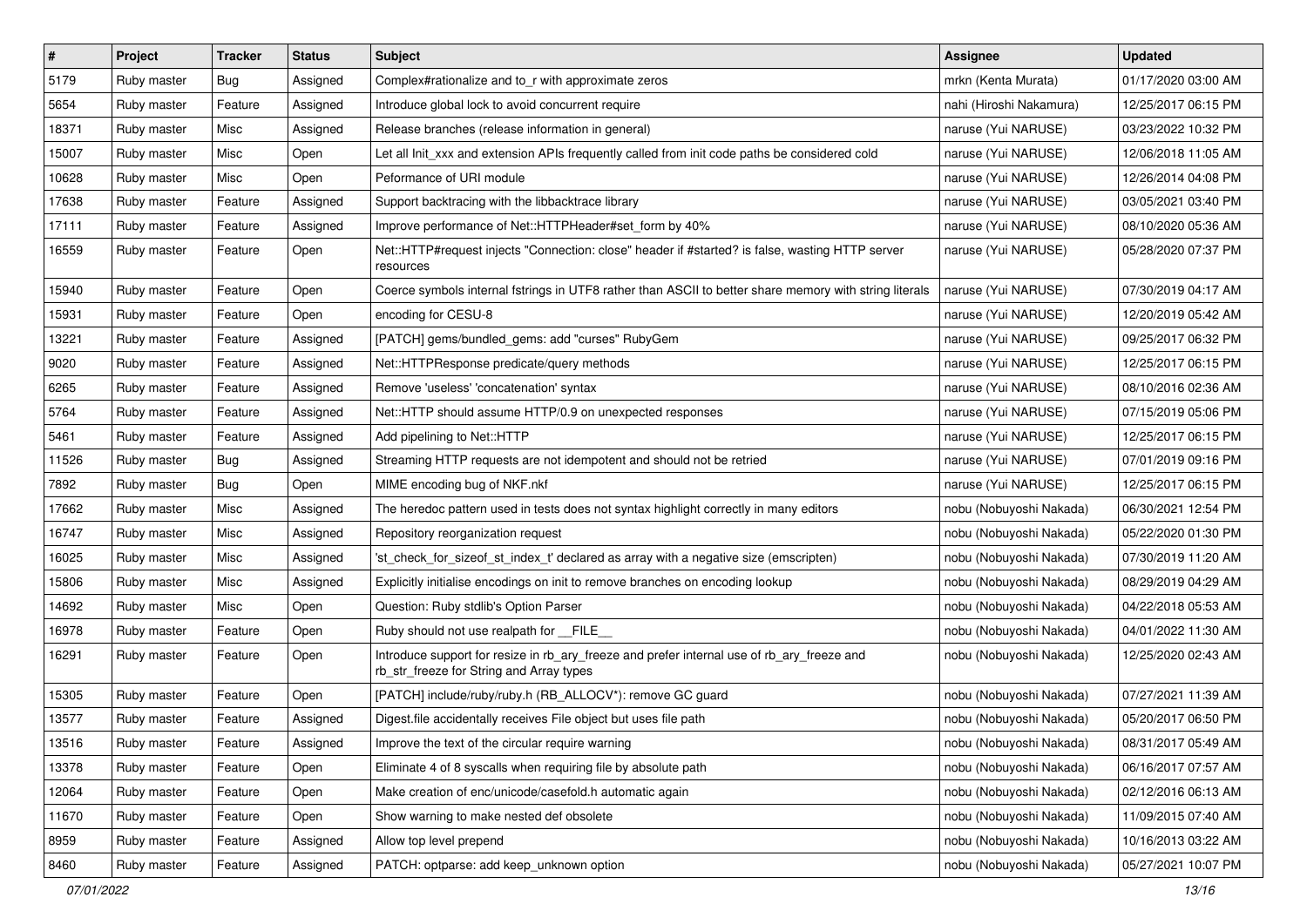| $\#$  | Project     | <b>Tracker</b> | <b>Status</b> | <b>Subject</b>                                                               | Assignee                 | <b>Updated</b>      |
|-------|-------------|----------------|---------------|------------------------------------------------------------------------------|--------------------------|---------------------|
| 8449  | Ruby master | Feature        | Open          | Array#ary_plus always returns an array                                       | nobu (Nobuyoshi Nakada)  | 06/02/2013 04:23 PM |
| 8270  | Ruby master | Feature        | Open          | Ruby should build without thread support (aka minix)                         | nobu (Nobuyoshi Nakada)  | 12/10/2020 08:53 AM |
| 7745  | Ruby master | Feature        | Open          | lib/observer.rb: Observers are compared by identity                          | nobu (Nobuyoshi Nakada)  | 12/25/2017 06:15 PM |
| 7532  | Ruby master | Feature        | Assigned      | Hardcoded compiler location                                                  | nobu (Nobuyoshi Nakada)  | 12/25/2017 06:15 PM |
| 7394  | Ruby master | Feature        | Assigned      | Enumerable#find ifnone parameter could be non-callable                       | nobu (Nobuyoshi Nakada)  | 02/10/2021 09:32 AM |
| 6769  | Ruby master | Feature        | Assigned      | rbinstall.rb: install both src and batch files separetely                    | nobu (Nobuyoshi Nakada)  | 10/30/2015 12:38 PM |
| 6012  | Ruby master | Feature        | Assigned      | Proc#source_location also return the column                                  | nobu (Nobuyoshi Nakada)  | 02/12/2019 07:49 AM |
| 4924  | Ruby master | Feature        | Assigned      | mkmf have_header fails with C++ headers                                      | nobu (Nobuyoshi Nakada)  | 12/25/2017 06:15 PM |
| 2324  | Ruby master | Feature        | Assigned      | Dir instance methods for relative path                                       | nobu (Nobuyoshi Nakada)  | 12/25/2017 05:58 PM |
| 18623 | Ruby master | <b>Bug</b>     | Open          | `make runnable` does not work                                                | nobu (Nobuyoshi Nakada)  | 03/16/2022 01:28 AM |
| 17578 | Ruby master | <b>Bug</b>     | Assigned      | mkmf experimental C++ Support                                                | nobu (Nobuyoshi Nakada)  | 01/27/2021 03:51 AM |
| 16836 | Ruby master | <b>Bug</b>     | Assigned      | configure-time LDFLAGS leak into ruby pkg-config file                        | nobu (Nobuyoshi Nakada)  | 08/14/2021 09:10 AM |
| 16497 | Ruby master | <b>Bug</b>     | Assigned      | StringIO#internal_encoding is broken (more severely in 2.7)                  | nobu (Nobuyoshi Nakada)  | 10/26/2021 04:31 PM |
| 14971 | Ruby master | <b>Bug</b>     | Open          | error: implicit declaration of function 'rb_vm_call0                         | nobu (Nobuyoshi Nakada)  | 09/06/2018 03:53 AM |
| 14543 | Ruby master | <b>Bug</b>     | Assigned      | `make commit` show error of `common-srcs`                                    | nobu (Nobuyoshi Nakada)  | 06/02/2018 04:17 AM |
| 13298 | Ruby master | <b>Bug</b>     | Assigned      | mingw SEGV TestEnumerable#test_callcc                                        | nobu (Nobuyoshi Nakada)  | 06/04/2021 03:41 AM |
| 13269 | Ruby master | <b>Bug</b>     | Assigned      | test/readline/test_readline.rb and mingw                                     | nobu (Nobuyoshi Nakada)  | 03/13/2017 08:56 AM |
| 12725 | Ruby master | <b>Bug</b>     | Assigned      | Trying to use ./miniruby before it exists                                    | nobu (Nobuyoshi Nakada)  | 04/28/2017 01:45 PM |
| 12473 | Ruby master | <b>Bug</b>     | Assigned      | Test failure on fedora with TestTimeExtension#test_huge_precision            | nobu (Nobuyoshi Nakada)  | 04/28/2017 01:45 PM |
| 12436 | Ruby master | <b>Bug</b>     | Assigned      | newline argument of File.open seems not respected on Windows                 | nobu (Nobuyoshi Nakada)  | 10/25/2021 09:07 AM |
| 10416 | Ruby master | <b>Bug</b>     | Open          | Create mechanism for updating of Unicode data files downstreams when we want | nobu (Nobuyoshi Nakada)  | 10/08/2021 06:40 AM |
| 9955  | Ruby master | <b>Bug</b>     | Assigned      | issue building dll on mingw, library not found                               | nobu (Nobuyoshi Nakada)  | 01/05/2018 09:00 PM |
| 9010  | Ruby master | <b>Bug</b>     | Assigned      | ./configure --prefix= cannot handle directories with spaces                  | nobu (Nobuyoshi Nakada)  | 04/26/2021 10:38 PM |
| 8299  | Ruby master | <b>Bug</b>     | Assigned      | Minor error in float parsing                                                 | nobu (Nobuyoshi Nakada)  | 12/30/2019 03:00 AM |
| 7964  | Ruby master | <b>Bug</b>     | Assigned      | Writing an ASCII-8BIT String to a StringIO created from a UTF-8 String       | nobu (Nobuyoshi Nakada)  | 01/05/2018 09:00 PM |
| 7840  | Ruby master | <b>Bug</b>     | Open          | -Wdeclaration-after-statement is valid for C/ObjC but not for C++            | nobu (Nobuyoshi Nakada)  | 06/02/2020 04:41 PM |
| 6360  | Ruby master | <b>Bug</b>     | Assigned      | Debug information build even without requesting it                           | nobu (Nobuyoshi Nakada)  | 01/05/2018 09:00 PM |
| 5317  | Ruby master | <b>Bug</b>     | Assigned      |                                                                              | nobu (Nobuyoshi Nakada)  | 01/05/2018 09:00 PM |
| 14901 | Ruby master | Feature        | Assigned      | [PATCH] do not block SIGCHLD in normal Ruby Threads                          | normalperson (Eric Wong) | 07/19/2021 05:23 AM |
| 13721 | Ruby master | Feature        | Assigned      | [PATCH] net/imap: dedupe attr keys in Net::IMAP::FetchData                   | normalperson (Eric Wong) | 07/27/2017 09:51 AM |
| 11299 | Ruby master | Feature        | Open          | [PATCH] use Array instead of custom struct for generic ivars                 | normalperson (Eric Wong) | 06/24/2015 12:38 AM |
| 10328 | Ruby master | Feature        | Open          | [PATCH] make OPT_SUPPORT_JOKE a proper VM option                             | normalperson (Eric Wong) | 01/05/2018 09:01 PM |
| 15072 | Ruby master | Bug            | Open          | thread.c:4356:5: error: implicit declaration of function 'ubf_list_atfork'   | normalperson (Eric Wong) | 09/20/2018 03:32 AM |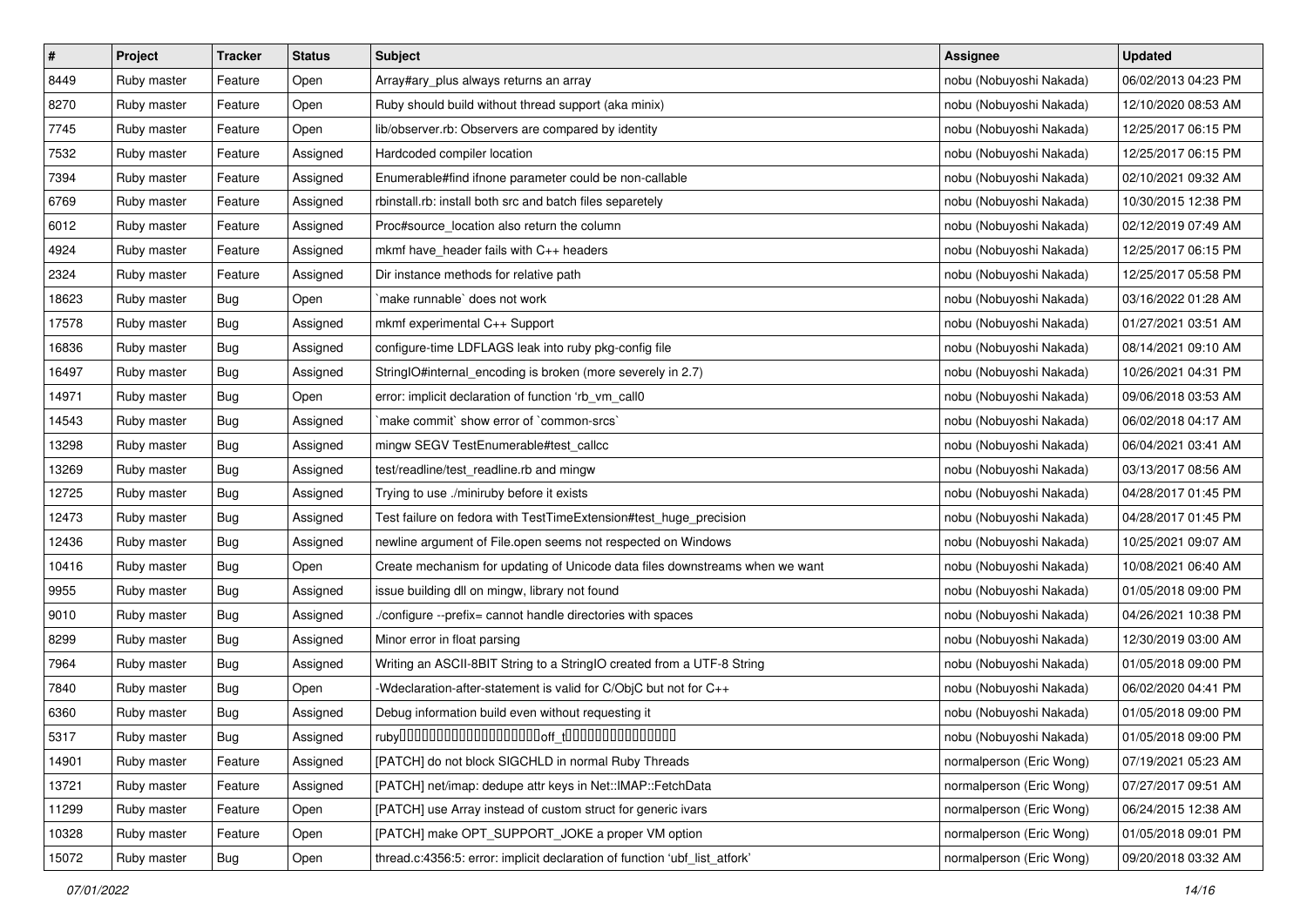| $\sharp$ | Project     | Tracker    | <b>Status</b> | <b>Subject</b>                                                                | Assignee                              | <b>Updated</b>      |
|----------|-------------|------------|---------------|-------------------------------------------------------------------------------|---------------------------------------|---------------------|
| 18727    | Ruby master | <b>Bug</b> | Assigned      | Make failed on x86_64-cygwin (LoadError)                                      | peterzhu2118 (Peter Zhu)              | 04/16/2022 05:15 AM |
| 16805    | Ruby master | Misc       | Assigned      | Coroutine's license is unclear                                                | ReiOdaira (Rei Odaira)                | 07/01/2021 10:09 PM |
| 12354    | Ruby master | Feature    | Assigned      | PKey::EC Can't output public key pem when private key exists                  | rhenium (Kazuki Yamaguchi)            | 07/24/2019 10:57 PM |
| 8126     | Ruby master | Feature    | Assigned      | OpenSSL::SSL::SSLSocket does not define #recv and #send messages              | rhenium (Kazuki Yamaguchi)            | 08/08/2019 11:05 PM |
| 18658    | Ruby master | <b>Bug</b> | Open          | Need openssl 3 support for Ubuntu 22.04 (Ruby 2.7.x and 3.0.x)                | rhenium (Kazuki Yamaguchi)            | 05/30/2022 08:06 PM |
| 12582    | Ruby master | <b>Bug</b> | Assigned      | OpenSSL Authenticated Encryption should check for tag length                  | rhenium (Kazuki Yamaguchi)            | 04/28/2017 01:45 PM |
| 14412    | Ruby master | Feature    | Assigned      | DRb UNIX on local machine: add support for getpeereid()                       | seki (Masatoshi Seki)                 | 01/28/2018 12:51 PM |
| 5434     | Ruby master | Feature    | Assigned      | Allow per-class whitelisting of methods safe to expose through DRb            | seki (Masatoshi Seki)                 | 12/25/2017 06:15 PM |
| 13864    | Ruby master | Bug        | Assigned      | Rinda multicast test failures due to missing default route                    | seki (Masatoshi Seki)                 | 08/17/2021 07:16 AM |
| 12281    | Ruby master | Feature    | Assigned      | Allow lexically scoped use of refinements with `using {}` block syntax        | shugo (Shugo Maeda)                   | 06/13/2016 07:44 AM |
| 18726    | Ruby master | Misc       | Open          | CI Error on c99 and c2x                                                       | shyouhei (Shyouhei Urabe)             | 04/19/2022 09:05 AM |
| 17376    | Ruby master | Misc       | Assigned      | Reduce number of GitHub Actions                                               | shyouhei (Shyouhei Urabe)             | 12/10/2020 11:50 AM |
| 6682     | Ruby master | Feature    | Assigned      | Add a method to return an instance attached by a singleton class              | shyouhei (Shyouhei Urabe)             | 12/25/2017 06:15 PM |
| 17289    | Ruby master | <b>Bug</b> | Assigned      | Time#strftime occurs Segmentation Fault on ruby-2.7.2p137                     | shyouhei (Shyouhei Urabe)             | 11/05/2020 07:57 AM |
| 11955    | Ruby master | Feature    | Assigned      | Expose Object that Receives logs in Logger                                    | sonots (Naotoshi Seo)                 | 11/09/2017 11:35 AM |
| 9115     | Ruby master | <b>Bug</b> | Assigned      | Logger traps all exceptions; breaks Timeout                                   | sonots (Naotoshi Seo)                 | 08/20/2019 12:47 PM |
| 13622    | Ruby master | Misc       | Assigned      | Documentation missing                                                         | stomar (Marcus Stollsteimer)          | 06/03/2017 07:27 AM |
| 15239    | Ruby master | Feature    | Assigned      | [patch] test-spec win32ole                                                    | suke (Masaki Suketa)                  | 12/29/2019 01:04 PM |
| 6613     | Ruby master | Feature    | Assigned      | VT_RECORD, IRecordInfo Support in WIN32OLE                                    | suke (Masaki Suketa)                  | 12/25/2017 06:15 PM |
| 5334     | Ruby master | <b>Bug</b> | Assigned      | Segmentation fault in InternetExplorer IServiceProvider interface             | suke (Masaki Suketa)                  | 12/30/2019 03:00 AM |
| 9590     | Ruby master | Feature    | Open          | introduce st_foreach_update and st_foreach_update_check for performance.      | tarui (Masaya Tarui)                  | 01/05/2018 09:00 PM |
| 7788     | Ruby master | Feature    | Open          | YAML Tag Schema Support                                                       | tenderlovemaking (Aaron<br>Patterson) | 12/25/2017 06:15 PM |
| 7518     | Ruby master | Feature    | Assigned      | Fiddle::Pointer#to_str and Fiddle::Pointer#to_int should be removed           | tenderlovemaking (Aaron<br>Patterson) | 08/15/2013 04:56 AM |
| 7488     | Ruby master | Feature    | Assigned      | Receiving object id in object creation probes                                 | tenderlovemaking (Aaron<br>Patterson) | 12/25/2017 06:15 PM |
| 11599    | Ruby master | Feature    | Open          | Dump entries of hash in ObjectSpace                                           | tmm1 (Aman Karmani)                   | 11/24/2015 05:52 PM |
| 11292    | Ruby master | Feature    | Open          | objspace: Dump type of special consts                                         | tmm1 (Aman Karmani)                   | 06/22/2015 04:22 AM |
| 10038    | Ruby master | Feature    | Assigned      | Extend ObjectSpace.dump to expose buffer addresses for String and Array       | tmm1 (Aman Karmani)                   | 01/05/2018 09:01 PM |
| 12653    | Ruby master | Feature    | Assigned      | Use wide WinAPI for rb_w32_getcwd                                             | usa (Usaku NAKAMURA)                  | 09/12/2016 06:35 AM |
| 11142    | Ruby master | <b>Bug</b> | Open          | Command line argument parser on windows handles double quotes inconsistently. | usa (Usaku NAKAMURA)                  | 05/12/2015 04:09 PM |
| 15166    | Ruby master | Feature    | Assigned      | 2.5 times faster implementation than current gcd implmentation                | watson1978 (Shizuo Fujita)            | 04/26/2019 09:12 PM |
| 4831     | Ruby master | Feature    | Assigned      | Integer#prime_factors                                                         | yugui (Yuki Sonoda)                   | 01/23/2018 08:09 AM |